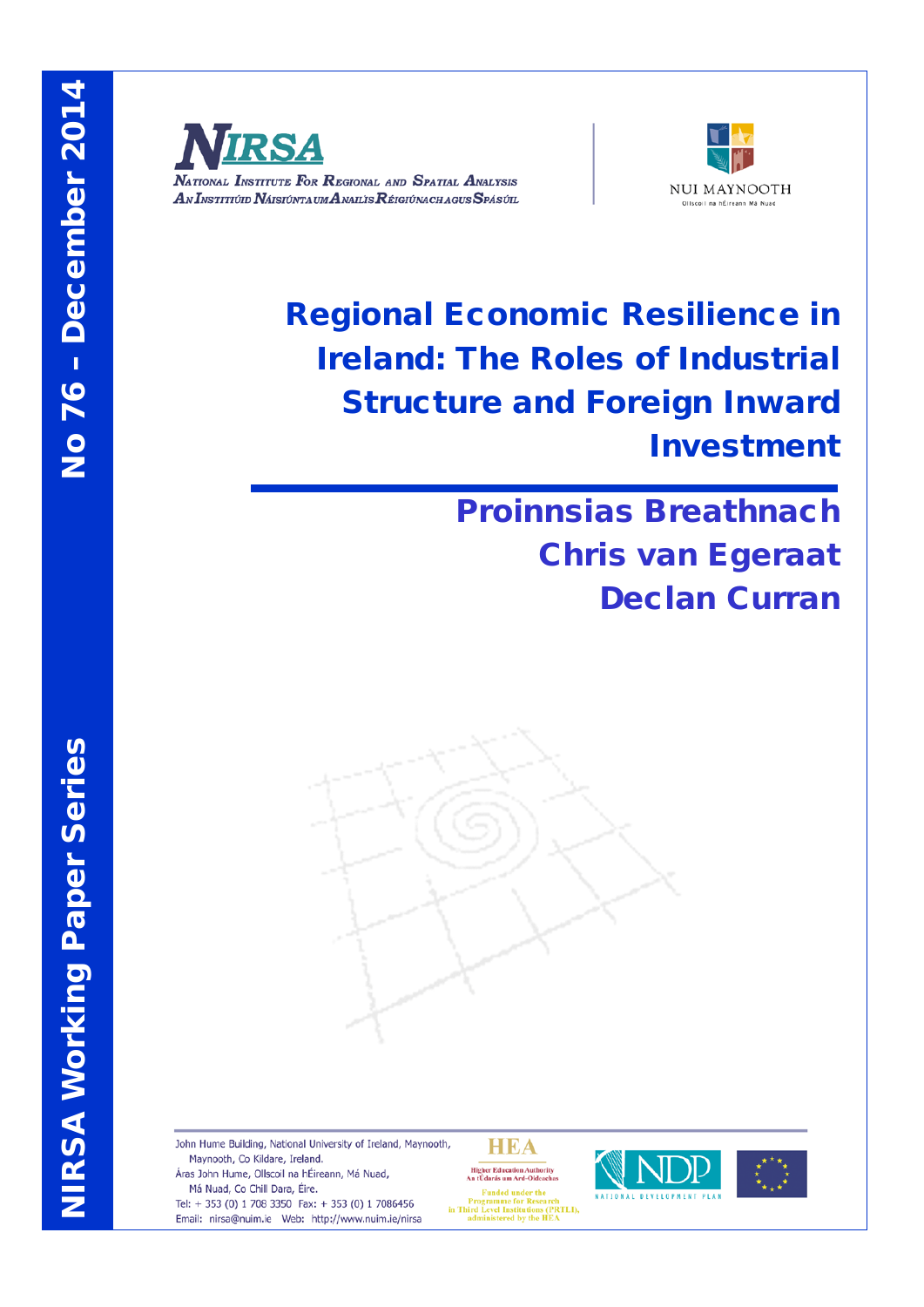# **Regional Economic Resilience in Ireland: The Roles of Industrial Structure and Foreign Inward Investment**

Dr. Proinnsias Breathnach\*, Dr. Chris van Egeraat\* and Dr. Declan Curran\*\* Corresponding author: Chris van Egeraat. [Chris.vanegeraat@nuim.ie;](mailto:Chris.vanegeraat@nuim.ie) 00 353 1 7084714

\*Department of Geography and National Institute for Regional and Spatial Analysis, Maynooth University, 00 353 1 7084714; [Chris.vanegeraat@nuim.ie](mailto:Chris.vanegeraat@nuim.ie) and [Proinnsias.breathnach@nuim.ie.](mailto:Proinnsias.breathnach@nuim.ie) \*\*Dublin City University Business School 00 353 1 7005798; declan.curran@dcu.ie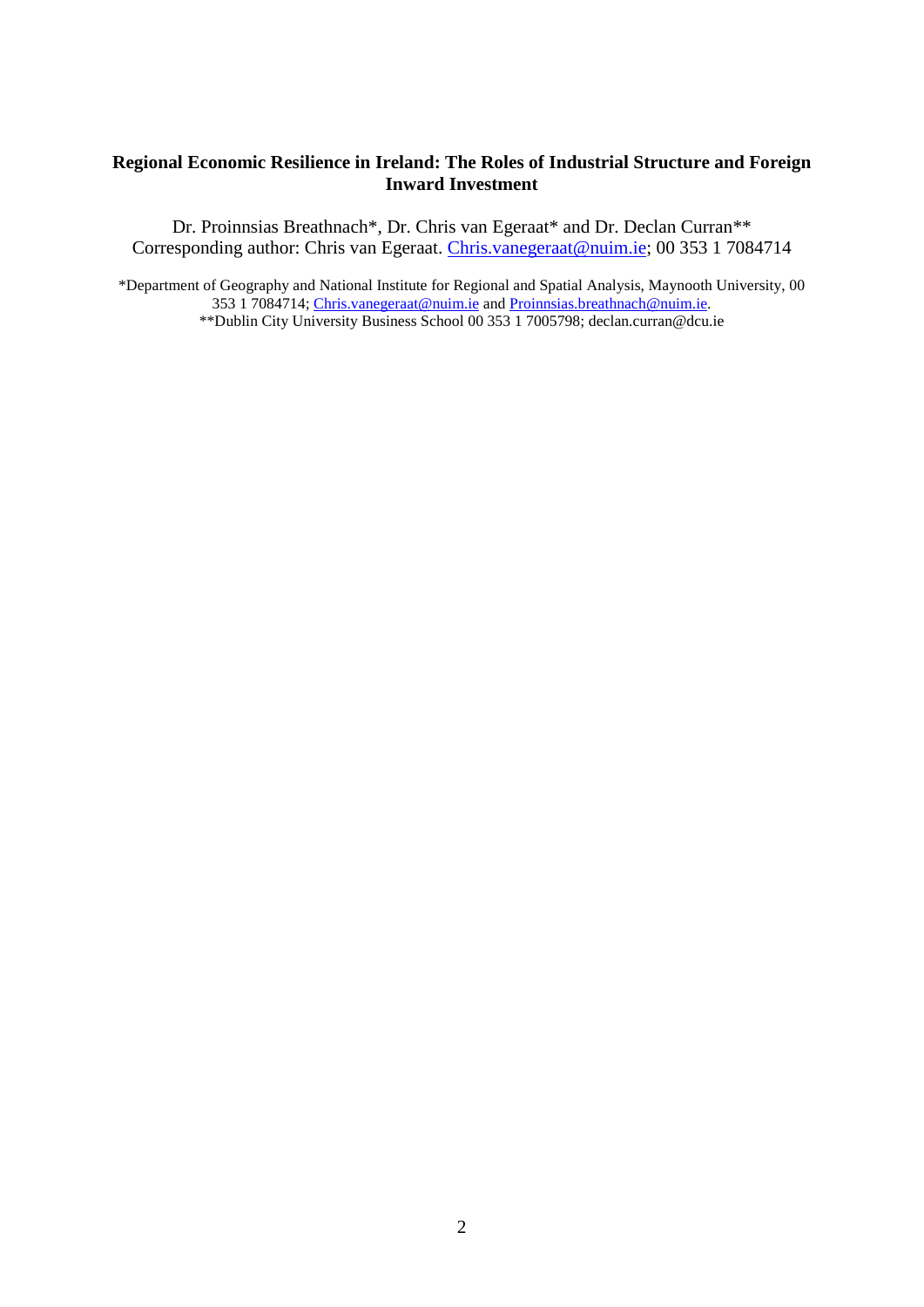# **Regional Economic Resilience in Ireland: The Roles of Industrial Structure and Foreign Inward Investment**

## **Abstract**

This paper examines the resilience of Irish regions during the course of the current economic crisis, focussing specifically on employment in firms in receipt of assistance from the Irish enterprise development agencies. The paper proposes and employs a range of statistical indices, including the Ray-Srinath shift-share model, to identify the role of industrial structure, true regional factors and nationality mix, in regional employment performance. The analysis shows that nationality mix has an important impact on regional growth performance. This impact is, however, not clearcut. The foreign sector can have a positive as well as a negative effect on regional employment.

#### **Introduction**

The current international economic crisis has stimulated considerable academic interest in how national and regional economies have been reacting to the crisis, and in identifying the factors which underpin the variability of responses in this respect. The term "economic resilience" has been commonly applied to how well, or how badly, individual economies have responded to the shocks to their systems arising from the impact of recession.

At first glance, this may appear to be a fairly straightforward concept, but when teased out it tends to become increasingly complex. Thus Hill et al. (2008, p. 4) define resilience as 'the ability of a region [. . .] to recover successfully from shocks to its economy". However, what does "recovery" mean in this sense? Does it mean to resume the pre-shock sectoral/structural configuration and/or income/output level or to undergo internal structural/organisational changes which restore previous income/output levels? The Hill et al. definition also appears to exclude regions which manage to avoid negative impacts of recession and therefore have nothing to recover from. This raises the issue of including resistance to recession within the compass of a broad definition of the resilience concept.

The strict definition of resilience as defined in physics ("The ability of a material or body to resume its original shape following deformation arising from the application of compressive force") implies resumption of pre-shock configuration. We term this property *recoil capacity*. However, in the case of regional economies, it is very unlikely that recovery from external shock will produce an economic configuration identical to that which existed before.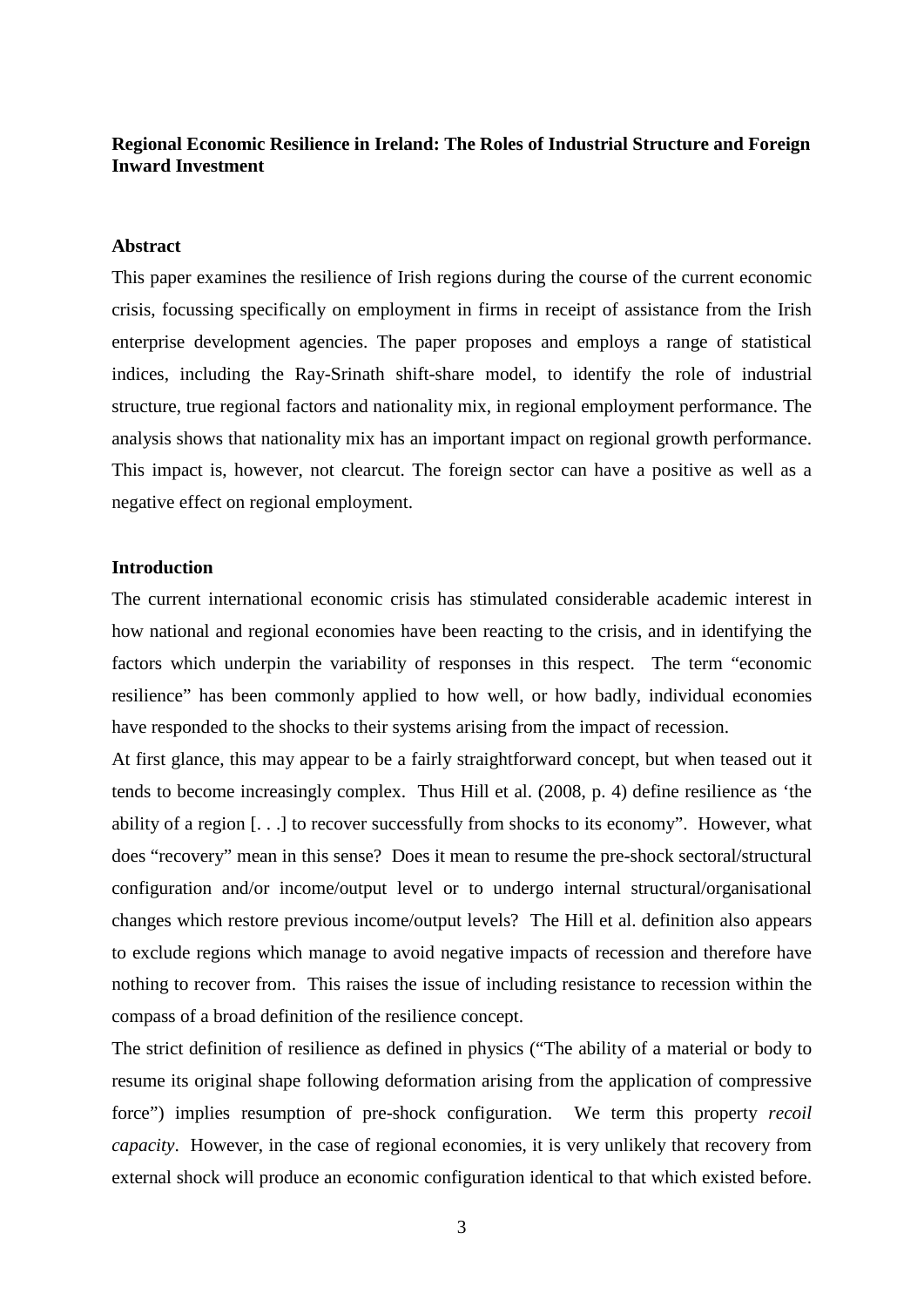A key analytical question, therefore, relates to how the configuration of the regional economy becomes altered as a result of shock and how this reconfiguration shapes the region's future developmental trajectory.

It is in this context that Martin has borrowed the concept of *hysteresis* (i.e. The process whereby external shocks induce internal structural changes) from the discipline of ecology, arguing that

"If the shock is severe enough, it may alter the behaviour of economic agents, change the sectoral composition of the economy and set the economy on a new trajectory of path-dependent development" (Martin, 2012, 8)

The ability of regions to respond to shocks via constructive internal reconfiguration is very variable, depending on such factors as flexibility, capacity for innovation, good organisational and governance structures, and presence of abundant social capital. There are many regions which, lacking such qualities, never recover from the impact of external shocks

– many of the old industrial regions in northern England, Wales and Scotland come to mind in this respect.

Martin also raises the possibility that certain regions may be little affected by external shocks due to their ability to resist the impacts of the shocks in question. In physics, resistance is defined as "The ability of a body to resist deformation when an external force is applied." In the economic sphere, Martin (2012, 11) defines *regional resistance* as: "The vulnerability or sensitivity of a regional economy to disturbances and disruptions, such as recessions". Martin suggests that regions with diverse sectoral structures, or vibrant organisational structures, will be less vulnerable to external shocks, especially where these are sectorally specific. A good example of a sectorally-specific shock was the emergence of China in the early 2000s as a major global competitor in electronics hardware markets. This had a major impact on some western economies in which production for these markets was well developed. Ireland was a major casualty here because of the high level of concentration of electronics manufacturing which had developed there in the 1980s and 1990s.

However, even in general recessions such as that through which we are currently experiencing, the sectoral impact can be quite variable. Spending on healthcare, for example, tends to be resistant to economic downturns and this has helped Ireland in the current recession because of the strong healthcare presence in Irish manufacturing. And, where regions have a particular specialism in sectors which fare well in recessionary times, those regions in turn tend to do well, as we shall demonstrate presently.

4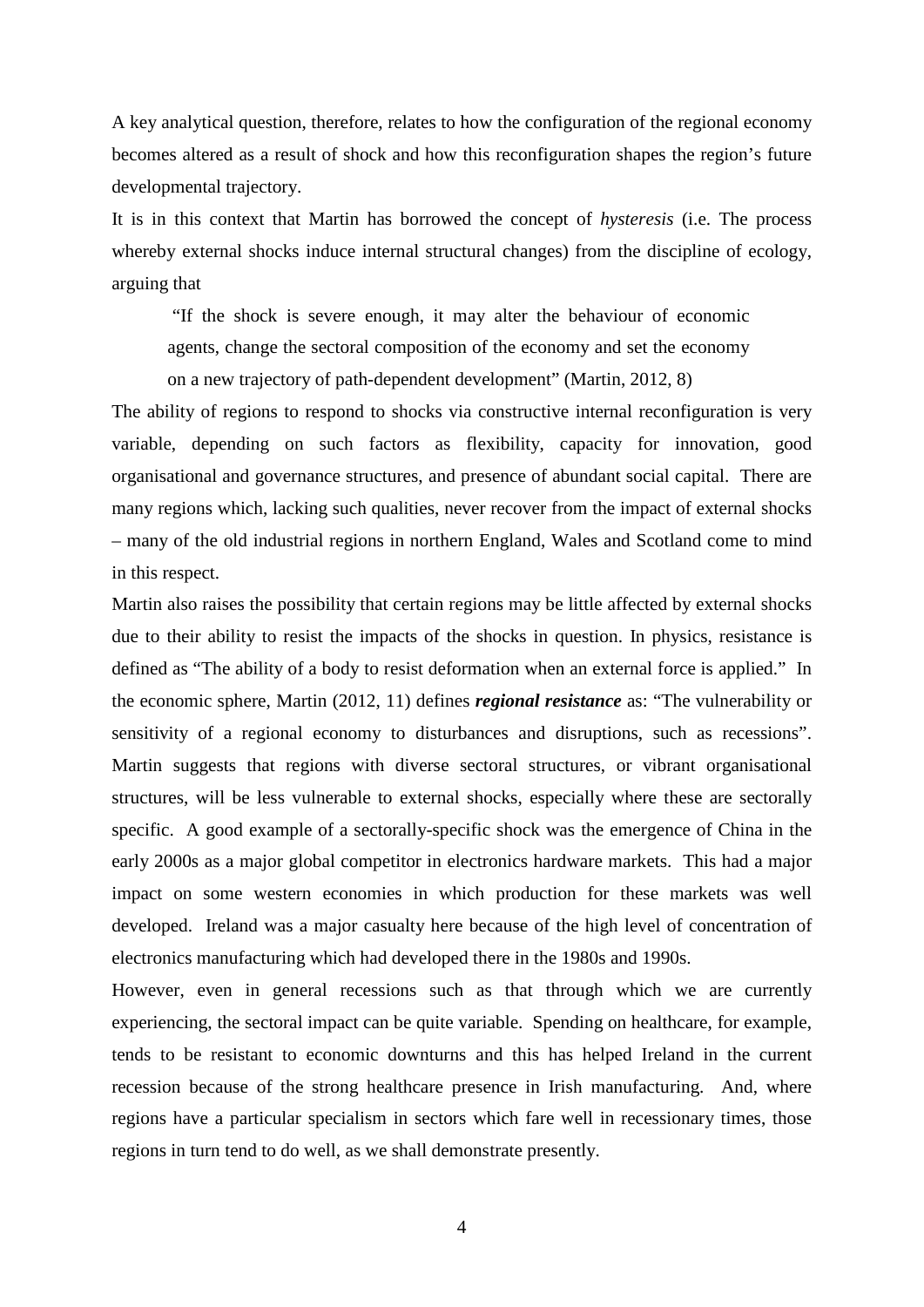We can therefore combine the concepts of recoil, hysteresis and resistance into a single definition of regional resilience i.e. the ability of a region to resist, cope with, or recover from, the application of a disruptive shock.

Martin (2012) suggests that there are four dimensions involved in measuring regional resilience:

- 1. Resistance to shocks
- 2. The degree to which recovery from shock involves renewal/resumption of previous growth paths
- 3. The degree to which recovery from shock involves internal restructuring
- 4. The speed and extent of recovery from shock

These determinants combine in very different ways in different regions, leading to a very varied geography of regional resilience. The remainder of this paper consists of an exploratory outline of how Ireland's regions have been coping during the course of the current economic crisis, focusing specifically on employment in firms in receipt of assistance from the Irish government's enterprise development agencies. Following a brief account of the methodology used, we present a range of regional performance indicators for the Irish regions. This is followed by a shift-share analysis of regional employment change. The final section presents the main conclusions.

#### **Methodology**

Rather than looking at overall employment performance, our analysis focuses specifically on employment in firms which are, or have been, in receipt of assistance by one of the four state agencies involved in enterprise promotion and development – the Industrial Development Agency (responsible for promoting inward investment in Ireland), Enterprise Ireland (responsible for promoting indigenous enterprise), Údarás na Gaeltachta (responsible for promoting development in the Gaelic-speaking districts, mainly on the western seaboard) and Shannon Development (which has a specific development remit for the Mid West region).

For the most part, the assistance provided by these agencies is directed at exporting or import-substituting firms, or firms which otherwise are deemed to have some strategic or innovative value. Thus, while the firms in question only account for 20% of total employment, they can be regarded as acting as key drivers of economic development at both national and regional level. It may also be noted that the indigenous sector remains primarily focused on serving the domestic market and therefore is more likely to have been affected by the recession than the foreign sector, the vast bulk of whose output is exported and which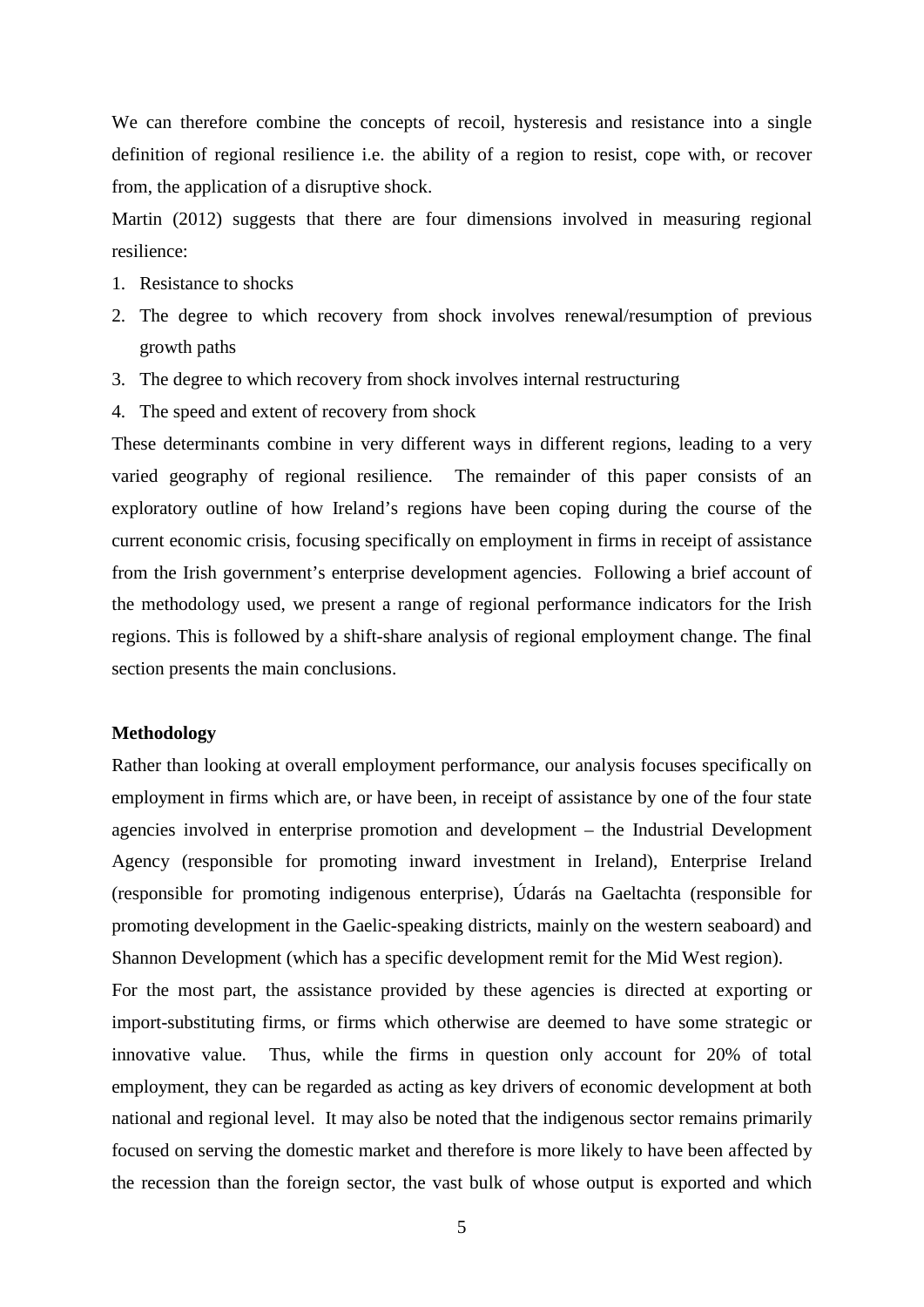accounts for over 90 per cent of total exports. This is because the recession mainly impacted on the Irish economy via the collapse of the bloated construction sector, employment in which fell by two thirds between 2007-2013. The knock-on effects of this contraction saw real domestic demand declining by one fifth. By contrast, following a minor fall in 2008- 2009, by 2012 exports of goods and services were 8.3% higher, in real terms, than in 2007.

Employment data for agency-assisted firms were extracted from the database maintained by Forfás, the Irish government's industrial policy advisory agency, which conducts an annual employment survey of such firms. We are grateful to Dr. Jonathan Healy at Forfás for providing access to this database. The data provide information on employment by firm by location, sector and nationality for 2001, 2006 and 2011. While the year 2006 does not coincide exactly with the onset of the recession, the period 2006-2011 does encompass the most severe years of the current recession, with GNP (which factors out large-scale profit repatriation by foreign firms) falling by 11.7 per cent in real terms in the four years up to 2011, at which point a slow recovery commenced. By contrast, GNP grew by 25.8 per cent between 2001-2006. For the purposes of the present analysis, assisted firms outside the manufacturing and services firms (mainly in construction and primary activities and accounting for just over three per cent of total employment in state-assisted firms in 2011) have been excluded. In what follows, the term "period" refers to 2001-2011, and "subperiod" to 2001-2006 and 2006-2011.

A useful feature of the analysis presented here is that it is based on functional rather than administrative regions. As Martin (2012, 13-14) has observed: "The regions and localities we study are rarely functionally meaningful economic entities, but instead are often demarcated—for data collection, administrative or political reasons—along somewhat arbitrary lines." This paper has used information from a research project on commuting fields being conducted at the National Institute for Regional and Spatial Analysis (NIRSA) at the National University of Ireland Maynooth to delineate a series of ten functional regions focused on each region's main urban centre (with the exception of the residual Midlands region which does not contain a focal urban centre) (See Figure 1). Table 1 shows the population of each of these regions in 2006 (the mid-point of the period used for the empirical analysis) and of the focal urban centre after which each region has been named (with the exception of the Midlands region). The relatively small populations of three largely rural western regions and their focal centres (Letterkenny, Sligo, Tralee) may be noted.

The analysis which follows examines how these regions performed in terms of employment in state-assisted firms in the largely recessionary 2006-2011 sub-period compared with the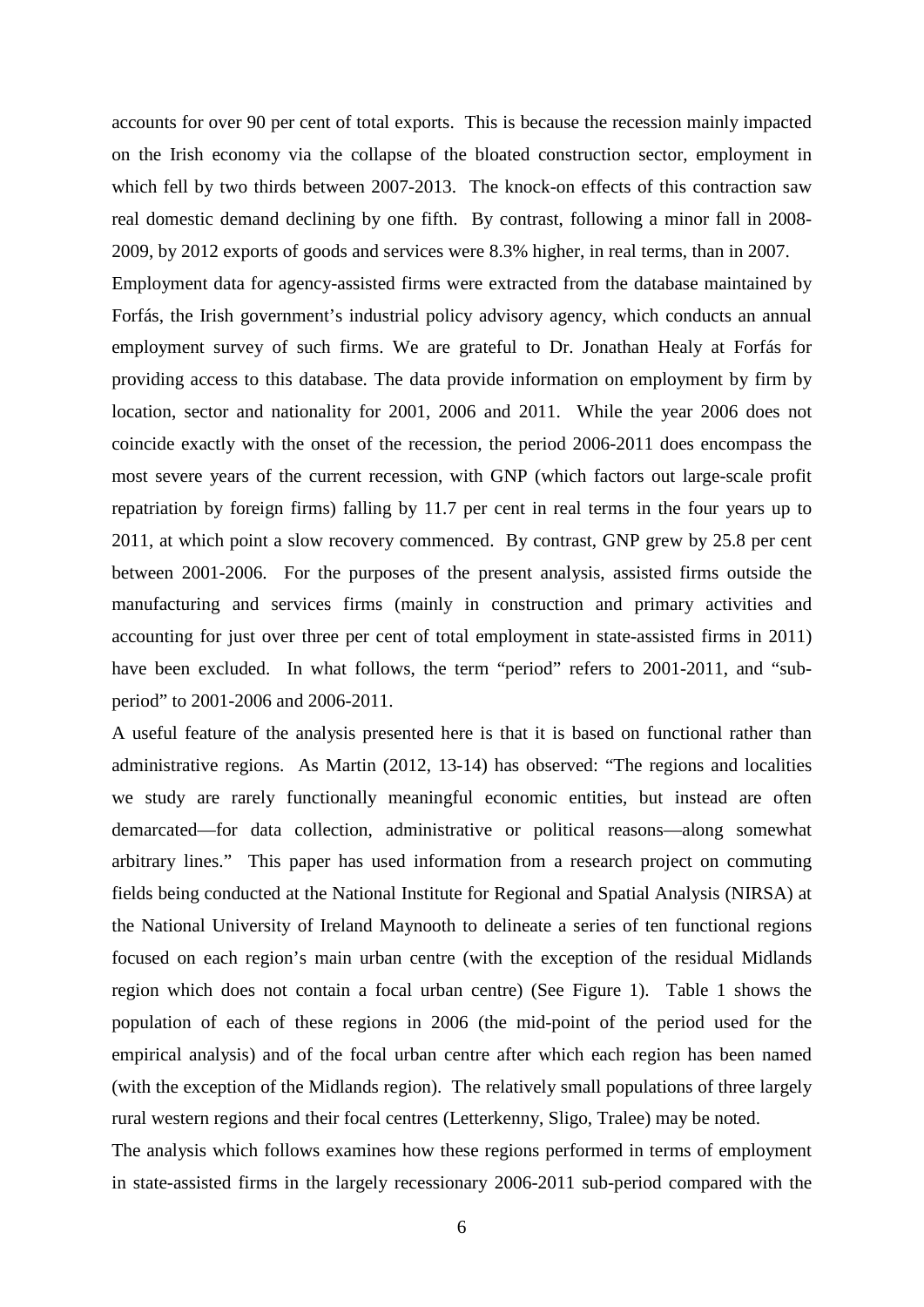expansionary 2001-2006 sub-period. It is, of course, difficult to interpret the regional impact of the recession in the absence of knowledge of how the regions would have performed in the absence of recession. One way of approaching this question is to divide both sectors and regions into those which lost employment in both the 2001-2006 and 2006-2011 sub-periods, those which gained employment in both periods, and those which gained employment in the first period and lost employment in the second period. The first category could be regarded as encompassing sectors/regions undergoing long-term decline (i.e. they would probably have continued to decline even if the recession had not occurred, albeit possibly at a slower rate). These are referred to hereafter as LTD (long-term decline) sectors/regions. The second category involves sectors/regions whose growth trajectory was not halted by the recession (although it may have been slowed down). These are referred to as LTG (long-term growth) sectors/regions. The third category refers to sectors/regions whose growth trajectory was reversed during the recession, but which might recover once relatively "normal" conditions return. These are referred to as RS (recession-sensitive) sectors/regions. In the analysis to follow, these categories are referred to as "growth" categories. While this is a rather crude classification, it does appear to have some heuristic usefulness, as shown below.

# **Patterns of sectoral/regional employment change**

Before presenting the detailed tables on sectoral and regional employment change, in order to provide broad context two tables are included showing broad national trends in employment in state-assisted firms. Table 2 shows that total employment in these firms grew moderately (1.6%) between 2001-2006 and then fell much more strongly (9.4%) in 2006-2011. Employment in indigenous firms displayed above-average growth in the earlier sub-period and above-average decline in the later sub-period. Employment in foreign firms fell marginally (0.3%) in the first sub-period (due in large part to the aforementioned decline in the electronics sector in this period) while its rate of decline in the second sub-period was slower than for indigenous firms. The foreign sector's share of total employment therefore fell slightly in 2001-2006 and then recovered somewhat in 2006-2011, but hovered just over 50% throughout the period.

Table 3 subdivides total employment into manufacturing and services components. These components show contrasting trajectories over the period, with manufacturing employment falling throughout (albeit at a much faster rate in the second sub-period) and services employment growing throughout (albeit at a much slower rate in the second sub-period). Thus, the manufacturing share of total employment fell from 72.8% in 2001 to 64.2% in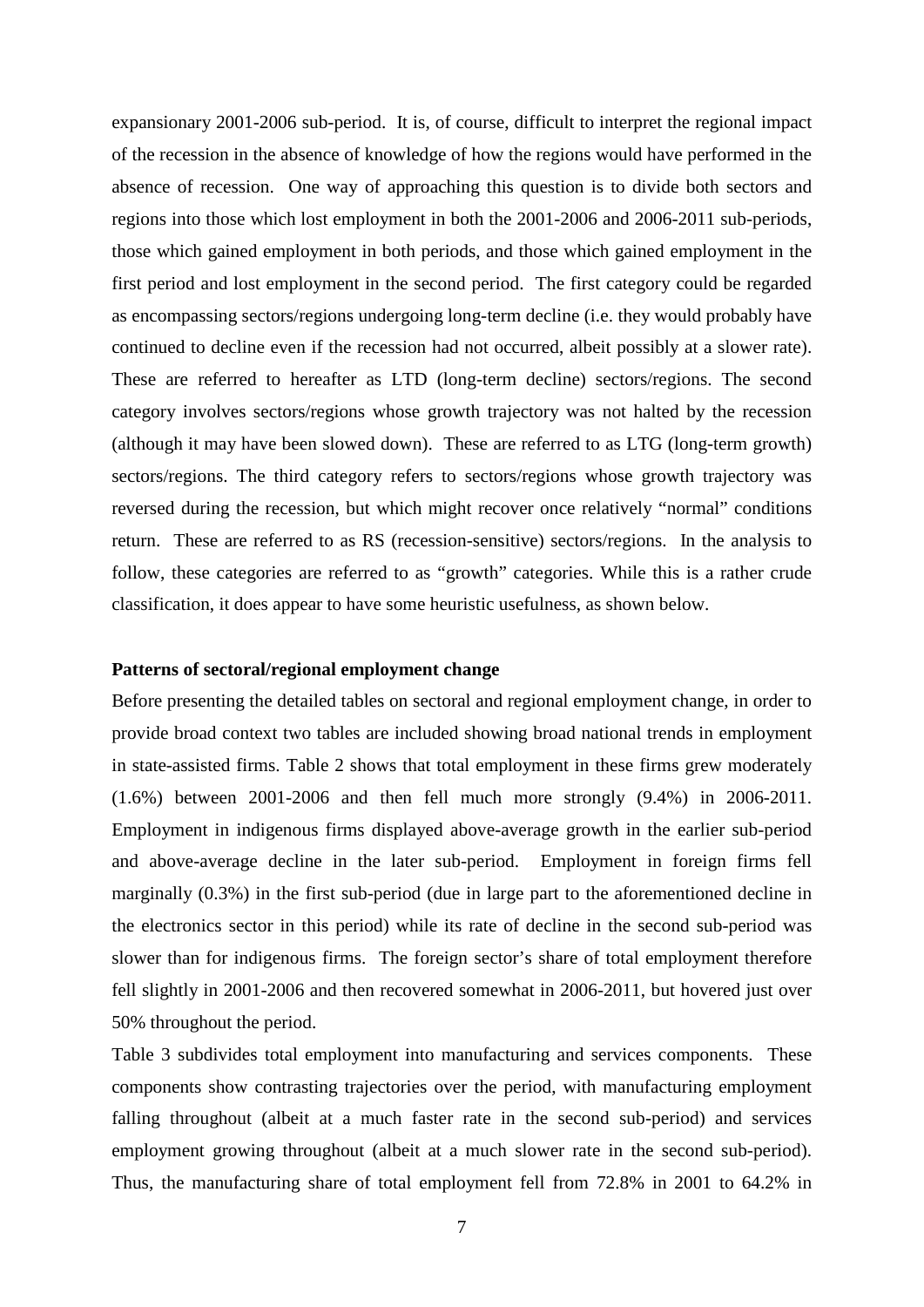2011. This had important implications for the indigenous/foreign division of employment, as foreign firms accounted for a minority (49.5%) share of manufacturing employment but had a dominant (60.3%) share of services employment in 2001, although stronger growth in indigenous services employment saw the foreign share fall to 56.8% in 2011.

Tables 4-6 show employment change between 2001-2011 in those sectors falling, respectively, into the LTD, LTG and RS growth categories. This encompasses the 17 sectors which employed 5,000 or more people in at least one of the years 2001, 2006 and 2011, along with the two (rather disparate) residual categories of Other Manufacturing and Other Services. Combined, the latter two sectors accounted for approximately ten per cent of all employment throughout the period. Of the 19 sectors, only four (including the residual Other Services sector) are services sectors. This partly reflects the specific sectoral targeting of the enterprise development agencies (especially the IDA) but also the general lack of progress in developing taxonomies of services sub-sectors by statistical agencies. Thus, the large Software and Computer Services sector embraces several distinctive activities in a single category.

Eleven of the 19 sectors (accounting for 53.3% of total 2001 employment but only 37% in 2011) fell into the LTD category – all of them in manufacturing (Table 4, in which sectors are listed in descending order of decline rate over the period). The overall decline rate for these sectors rose from 15.5% in 2001-2006 to 24.33% in 2006-2011, but these aggregate rates mask major intersectoral variations. The Textiles etc. sector had by far the highest decline rate in the first sub-period and continued to decline strongly in the second sub-period. The Printing, Electrical Engineering and Electronics sectors had above-average decline rates in both sub-periods. The sharp acceleration in decline rates in the second sub-period for the Furniture, Cement & Concrete and Metals & Engineering sectors is undoubtedly linked to the collapse of the construction sector post-2007. The relatively low decline rates of the two food sectors shown in Table 4 may also be noted, with Dairy Processing going against the overall trend in portraying a sharply reduced rate of decline in the second sub-period.

Just four sectors (of which three were in Services) are included in the LTG category, whose share of total employment rose from 29% in 2001 to 43.5% in 2011 (Table 7). The spectacular growth of the Financial Services and Other Business Services sectors in the first sub-period was severely curtailed in the second, but remained relatively strong (especially Financial Services). Medical Devices also experienced a sharp contraction in growth rate, whereas the Software and Computer Services sector's already modest growth rate appears to have been little affected by the onset of recession.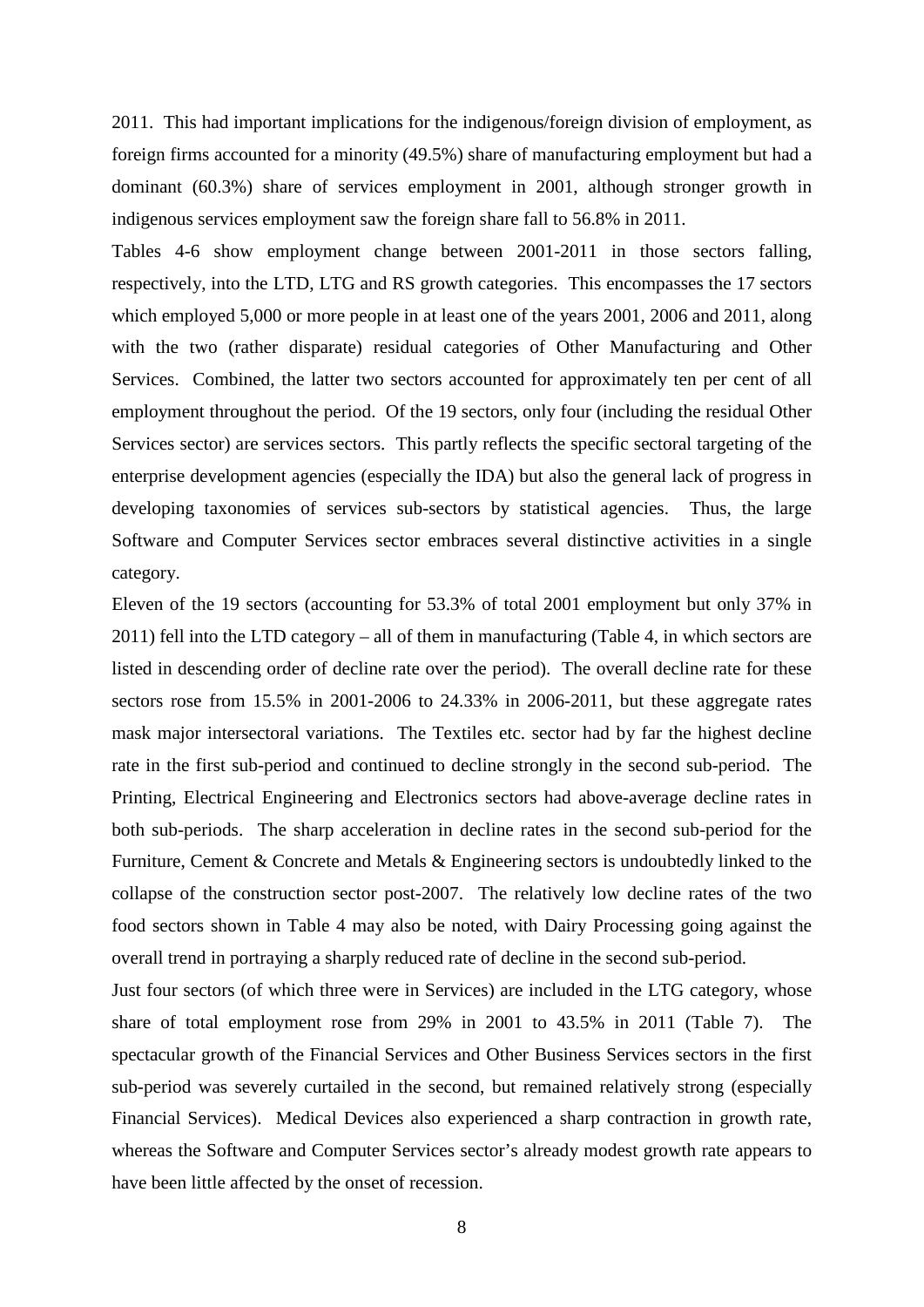Of the four sectors (three in manufacturing) in the RS category (Table 6), Timber Processing was particularly impacted by the recession – again undoubtedly arising from the sector's strong links with construction. The other three sectors in the table all experienced decline rates in the second sub-period which were lower than the rates of increase in the first subperiod. A notable feature of this table is that, apart from the fact that it portrayed employment growth in the first sub-period, in contrast to the LTD sectors, its overall rate of decline in the second sub-period was much lower than for the LTD sectors (particularly when the Timber Processing sector is excluded). Thus, these sectors were, overall, less impacted by the recession, suggesting that they are, indeed, recession-sensitive, with better prospects of recovering post-recession.

As all regions experienced employment decline in the 2006-2011 sub-period, none falls into the LTG category. Tables 7 and 8 show employment change in those regions falling, respectively, into the LTD and RS categories. The four regions in the LTD category (Table 7) were, in employment terms, the four smallest of the ten regions, accounting for just 13.1% of total employment in 2001 (and 10.5% in 2011). These are all predominantly rural regions, with small regional "capitals" (or none at all in the case of Midlands), and with three of the four located in the traditionally underdeveloped western part of the country.

The regions in the RS group present quite a varied picture. Cork had the strongest overall performance, with the strongest growth rate in 2001-2006 and the weakest decline rate in 2006-2011, while Limerick's performance was the weakest, combining the slowest growth in 2001-06 and fastest decline in 2006-2011 (the latter mainly accounted for by the loss of 1,900 jobs following the closure of the large Dell manufacturing facility in Limerick City in 2009). While both Dublin and Galway had below-average growth in 2001-2006 and below-average decline in 2006-2011, the opposite was the case with Waterford and Dundalk.

# **Explaining regional employment performance**

Having shown the varying overall sectoral and regional performances over the review period, the paper now examines the extent to which regional performance in the two sub-periods may have been linked to regional sectoral mix, paying particular attention to the second, recessionary, sub-period. Table 9 shows, for each region, the division of employment between the three growth categories for 2001 and the region's overall employment performance between 2001-2006. This allows us to assess the extent to which the sectoral mix at the beginning of the sub-period may have influenced actual employment performance by region during the sub-period in question.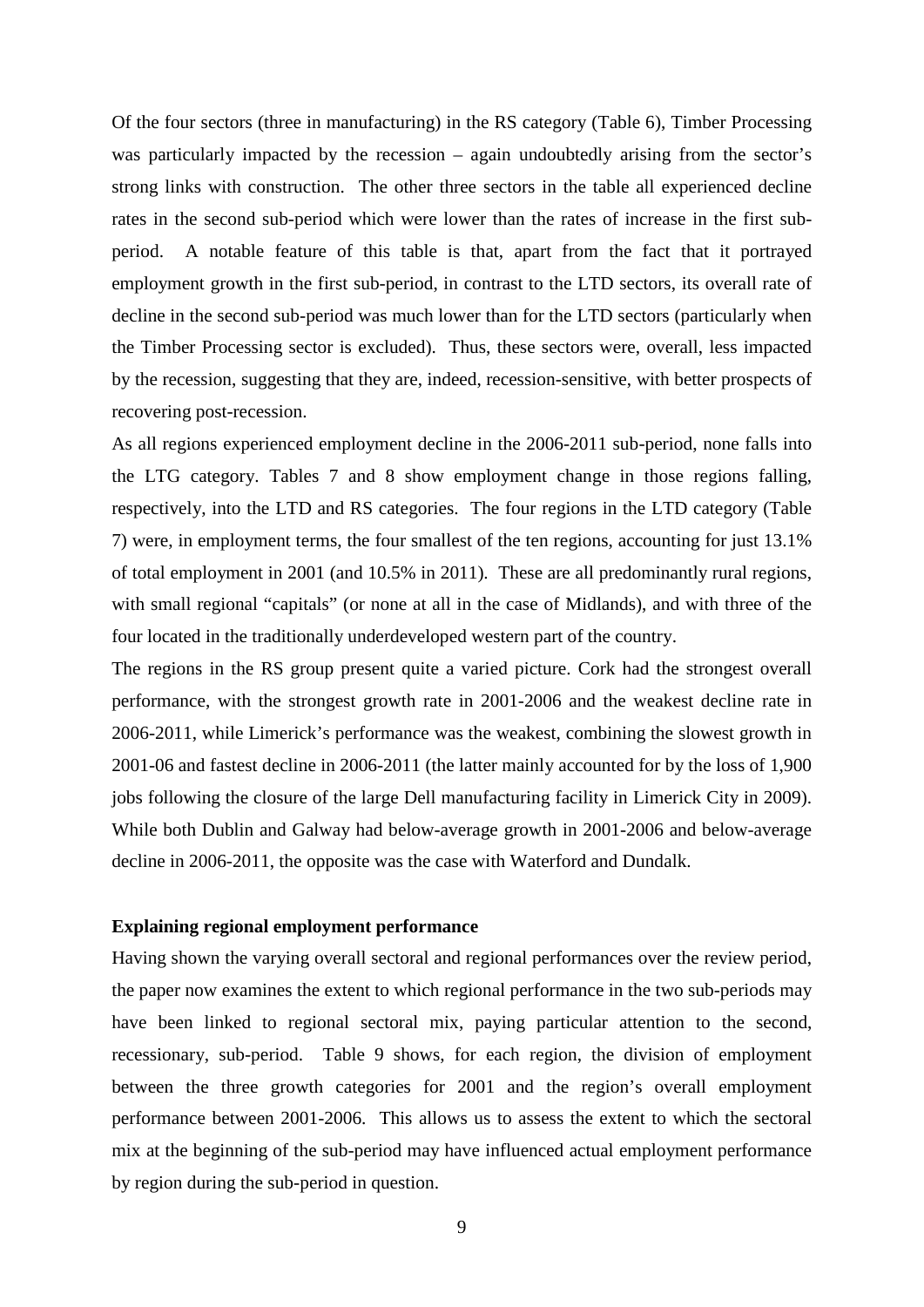Dublin and Galway are shown to have unusually low concentrations of employment in LTD sectors and high concentrations of LTG sector employment. The disproportionately large size of the Dublin region has distorted the national averages for these sectors, in that most regions had a concentration of LTD employment in excess of 60% and a concentration of LTG employment of less than 20% (in comparison with national averages of 53.3% and 29%, respectively). The table shows little evidence that the relative concentrations of LTD/LTG employment in 2001 influenced the size and direction of employment change between 2001- 2006. Thus, the two regions with by far the highest concentrations of LTD employment in 2001 (Dundalk and Letterkenny) had very different subsequent change experiences, with Dundalk showing strong positive growth and Letterkenny a high rate of decline. Cork had the highest rate of growth over the sub-period, despite having a relatively low concentration of LTG employment in 2001. This impression is borne out by very low Pearson correlation coefficients between the rate of employment change, on the one hand, and the concentrations of employment in the LTD and LTG categories (i.e. -0.14 and 0.005, respectively). Thus, for this sub-period (in any case), there appears to be little evidence of a link between the distribution of employment growth categories and subsequent employment change.

However, Table 10 shows some evidence of a link between employment performance and prior sectoral mix for the sub-period 2006-2011, with those regions with a low proportion of LTD employment and a high proportion in LTG employment in 2006 experiencing low rates of employment decline and vice versa. Thus, Dublin and Galway, with by far the highest shares of LTG employment and lowest shares of LTD employment, also portray very low levels of employment decline in 2006-2011. Meanwhile, Limerick and Midlands, with high shares of LTD employment, portray by far the highest rates of employment decline.

This is borne out by much stronger correlation coefficients between rate of employment change and shares of LTD/LTG employment (-0.71 and 0.59, respectively). While the small number of cases involved in these calculations is acknowledged, the results, it is argued, are indicative and heuristically useful. Indeed, the correlations would be much stronger were it not for the existence of one anomalous case (i.e. Cork) which, despite a relatively high proportion of LTD employment and a low LTG proportion, still had the lowest rate of employment decline between 2006-2011.

Martin (2012) has devised a simple resistance index which compares a region's rate of employment decline during a recession with the national rate, so that regions with an index value in excess of one have a relatively low resistance to the negative effects of recession and vice versa. This index has been computed for the Irish regions and is shown in the Table 10.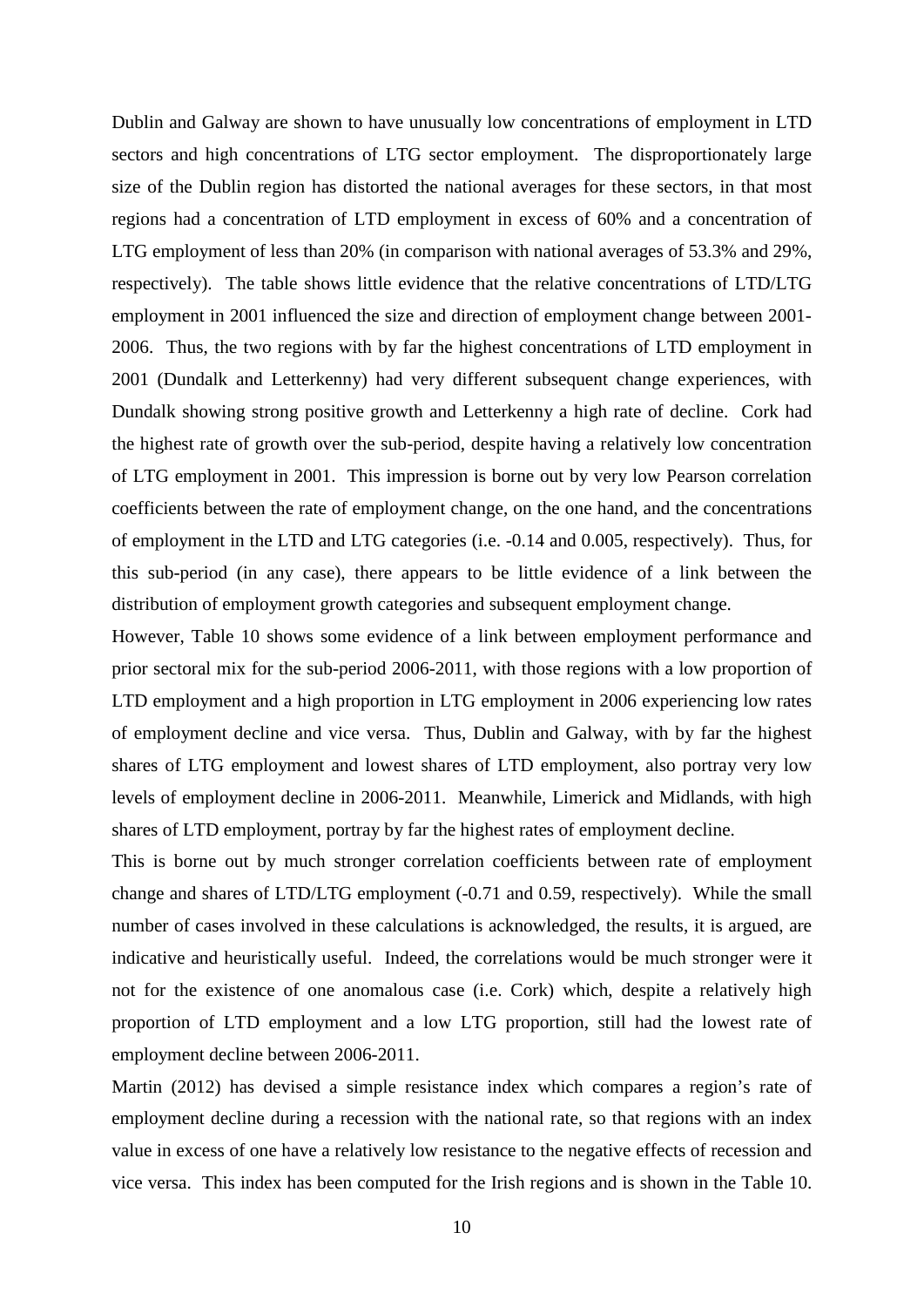This shows the Midlands and Limerick as having the highest indexes (least resistance) with Cork, Galway and Dublin the only regions with below-average indexes (highest resistance). However, this index is a post-hoc index which takes no cognisance of pre-recession regional structures and in itself has no explanatory power.

A potentially more useful resistance index with possible predictive power computes the prerecession share of LTG employment as a proportion of the LTD share. One might expect that regions with a high share of LTG employment relative to LTD employment would portray a superior subsequent employment performance. This Breathnach/van Egeraat/Curran (abbreviated to BVEC) resistance index (in which a value in excess of 1 suggests aboveaverage resistance) for 2006 is shown in Table 10. This again shows the strong position of Dublin and Galway relative to the other regions, as reflected in their superior employment performance in 2006-2011. The correlation coefficient between this index and employment change for the sub-period suggests strong predictive power (0.64 with Cork included; 0.79 with Cork excluded).

An additional BVEC "resilience" index has also been included in Table 10. This combines both LTG and RS employment, the rationale being that recession-sensitive sectors should have a good chance of recovering in the post-recession period. This index therefore is the ratio of employment in these two categories (combined) to LTD employment. This is termed a "resilience" index, as it combines two of the key indicators of resilience identified earlier in this paper i.e. resistance (share of LTG employment) and recovery (share of RS employment). As shown in Table 10, this index suggests that Dublin and Galway's prospects of post-recession recovery are particularly strong, with a remarkable five of the ten regions clustered around an index value of 1, leaving them in a somewhat ambivalent situation. Dundalk appears to have the poorest prospects of recovery, followed by Limerick and Midlands. While one would expect the RS component to kick in post-recession (i.e. after 2011), the resilience index is a better predictor than the resistance index of employment performance in 2006-2011 ( $R = 0.69$  with Cork included and 0.85 with Cork excluded). This is to be expected since, as adverted to above, RS sectors had a substantially lower rate than LTD sectors in the sub-period in question.

## **The Cork anomaly**

Cork's anomalous position in these tables suggests the presence of specifically local effect(s) which are distorting the region's employment performance. This merits a closer examination of this region's employment structure. According to the Forfás database, Electronics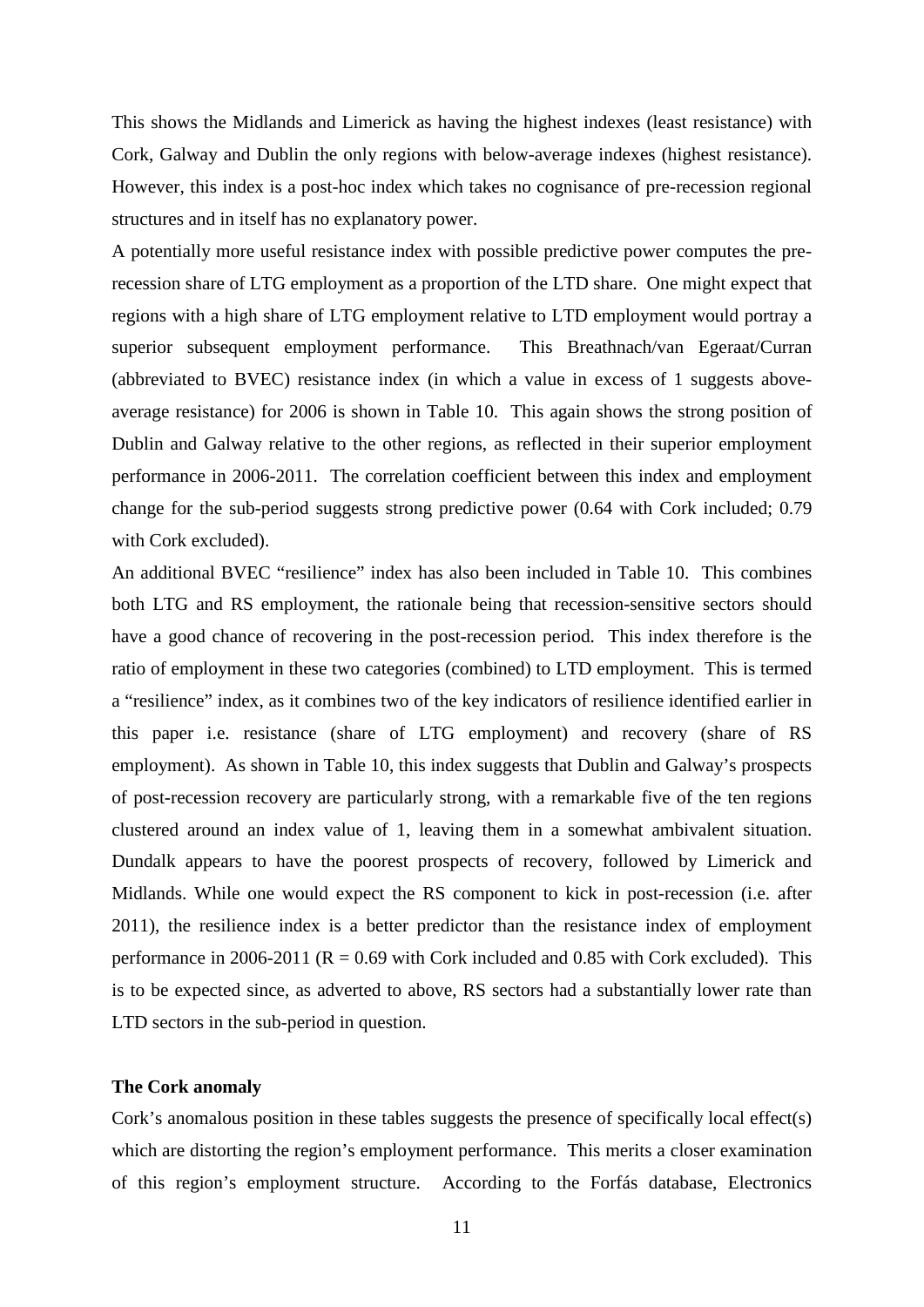manufacturing was Cork's leading sector in 2006, accounting for 15.6% of total employment – over twice the national average of 7.5%. While, nationally, employment in this sector fell by 27.6% in the sub-period 2006-2011, for Cork the rate of decline was only 4.6%. A partial explanation for this anomaly arises from the nature of recent employment change in Cork's two main employers in the sector, the computer firm Apple and EMC, which makes data storage products.

Both of these firms established manufacturing operations in Cork in the 1980s; subsequent expansion brought combined employment in the plants to approximately 4,000 in 2011. However, expansion after 2000 mainly involved the addition of service functions such as sales, customer support, logistics, software and R&D which supported these firm's activities abroad and were not directly linked with the existing manufacturing functions (indeed, Apple greatly scaled back its manufacturing operation in the late 1990s). While these functions now dominate employment in both plants, they remain classified as electronics manufacturing plants.

Thus, to a large extent the strong relative performance of the electronics sector in the Cork region arises from the growth of services functions rather than electronics manufacturing as such. If allowance were to be made for the services components of the workforce in these two plants, the share of electronics in the overall Cork workforce would fall very considerably, while that of services employment (mainly Software & Computer Services and Other Business Services) would increase accordingly. Thus, the balance between the shares of LTD and LTG employment for Cork in Table 10 would narrow very considerably, the consequent alterations in the region's resistance and resilience indexes.

#### **The role of the foreign sector in explaining regional employment performance**

A potentially significant factor in determining regional economic resilience is the role of the foreign sector, which is generally associated with greater dynamism and technological sophistication than the indigenous sector. Table 11 shows the proportion of employment in each region accounted for by foreign firms, and also the rate of foreign-firm employment decline in each region between 2006-2011. The foreign-firm share of employment ranges from a high of 59.6% (Cork) to a low of 25.7% (Tralee). There is some indication of a link between foreign firm presence and employment performance in that the three regions with by far the best employment performance in the sub-period (Cork, Dublin, Galway) are among the four regions with the highest proportion of employment in foreign firms. At the same time, the region with the second highest foreign firm presence (Limerick) also had the second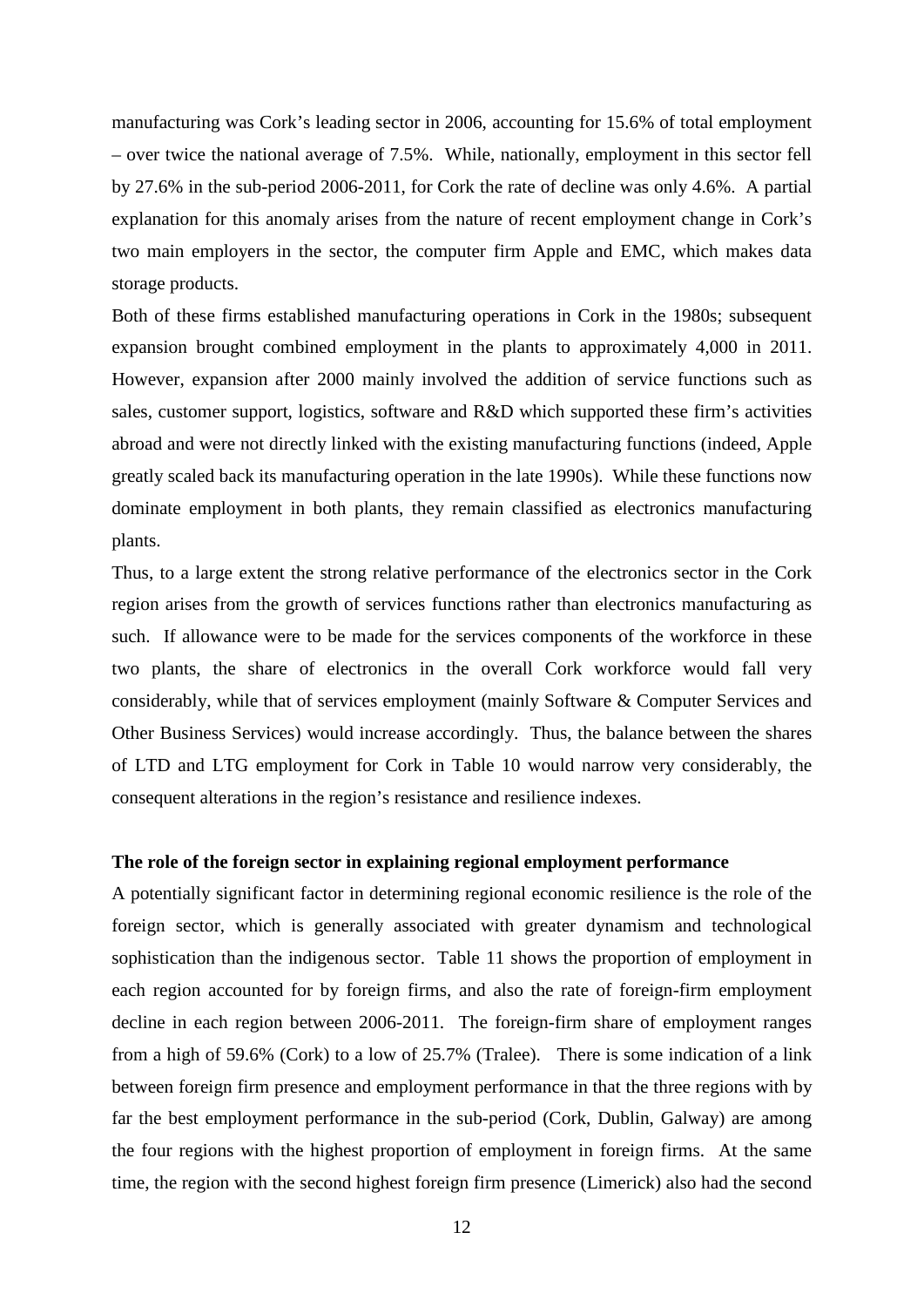worst employment performance. This anomaly can be attributed largely to the post-2006 closure of the large Dell manufacturing plant in Limerick, pointing to the impact events in a single firm can have on regional performance. Excluding Limerick, the correlation coefficient between foreign-firm share and rate of employment decline is quite strong at 0.74 (with Limerick included, the coefficient is a weak 0.46).

Table 12 shows the post-2006 employment performance of those sectors dominated (i.e. 70+% of total employment), respectively, by foreign firms and by Irish firms. Of the five foreign-dominated sectors, three fall in the LTG category, with one each in LTD and RS. Of the nine Irish-dominated sectors, five fall in the LTD category, with three in RS and one in LTG. In four of the five "intermediate" sectors (where neither foreign nor Irish firms account for over 70% of employment) – all of which fell in the LTD category (Table 13) – the post-2006 employment performance was superior for Irish firms in these sectors. Thus, whereas overall there is some evidence that foreign firms tend to be found in more robust sectors, the relationship between the two is by no means clearcut. One might therefore conclude that it is the sectoral mix, *per se*, more than the nationality mix which has the main impact on regional growth performance.

One final dimension of regional resilience to be explored in this section is the extent to which job losses in declining sectors are being replaced by job gains in expanding sectors. A region could appear to be improving its industrial structure despite experiencing job losses in what are, at national level, LTG sectors, if the rate of job loss in these sectors is lower than that in LTD sectors (thus allowing the employment share of LTG sectors to rise vis-à-vis LTD sectors. It is obviously preferable if structural improvement arises from a situation where jobs lost in LTD sectors are being replaced by job gains in LTG sectors.

Table 14 shows how the overall shares of LTD and LTG employment changed by region between 2006 and 2011, the absolute change in LTD and LTG employment over the subperiod, and LTG gains as a proportion of LTD losses. All regions portray a fall in the share of LTD employment (albeit marginal in two cases) and a rise in the LTG share. Two regions (Limerick and Sligo) experienced a fall in both LTD and LTG employment, but in both cases the rate of LTD fall was higher, leading to a relative improvement in industrial structure. Of the remaining regions, only one (Cork) gained more LTG employment than it lost in LTG employment. For reasons advanced earlier, the share of LTD employment in this region is distorted upwards and that for LTG downwards. If the anomaly underpinning these distortions were corrected (through the transfer of employment from Electronics to services), the gap between LTD loss and LTG gain would be even wider (assuming that the recent job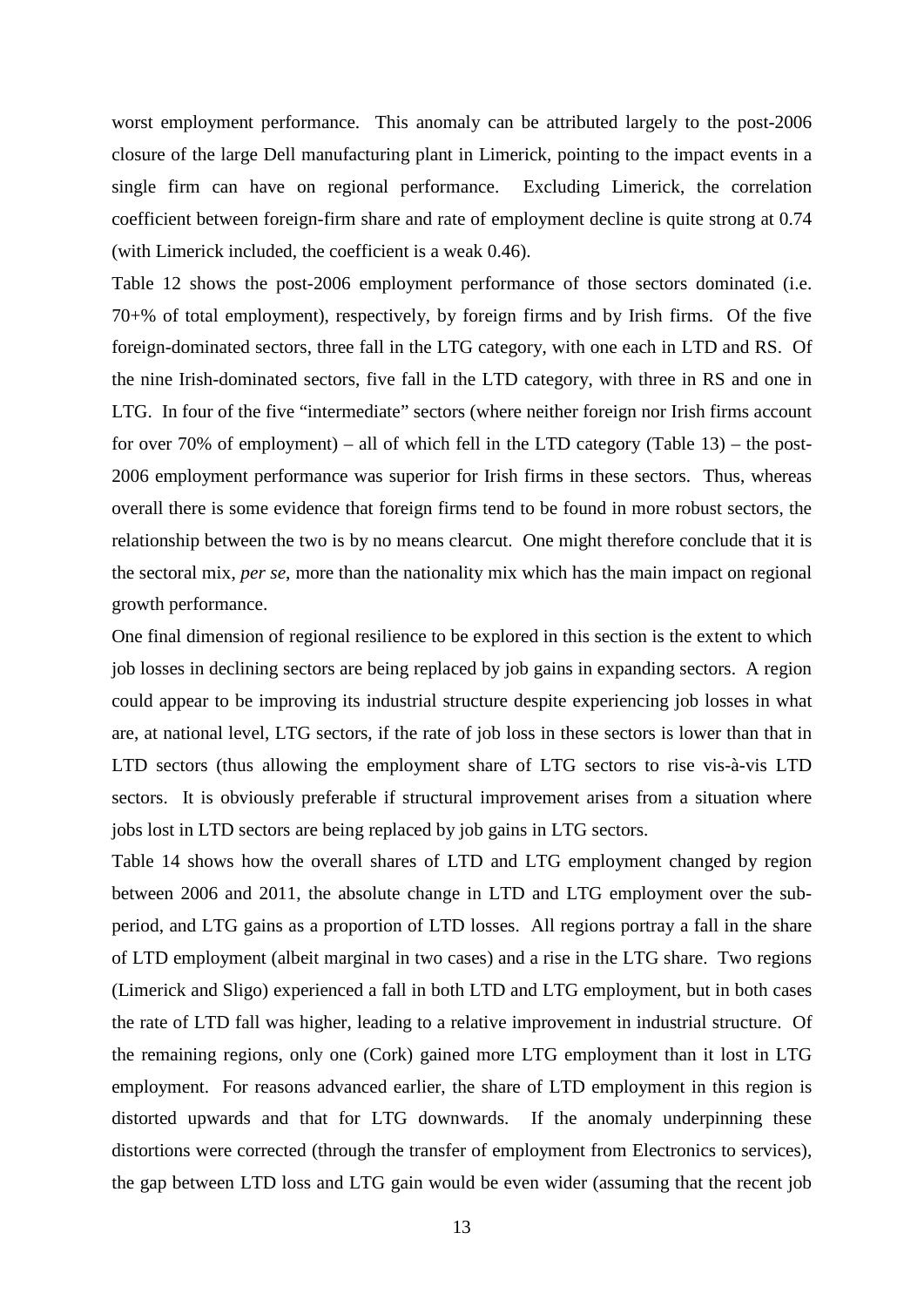growth which has occurred in the firms in question has been mainly in services) and therefore the LTG/LTD ratio would be even greater. Galway (0.57) and Dublin (0.51) have the next highest rates of LTD replacement, followed by Letterkenny (although in the latter case the absolute numbers involved are small). For the remaining four regions, LTG compensation for LTD job losses has been very limited.

#### **Shift-Share Analysis**

Shift-share analysis adds an extra dimension to the analysis of regional employment change, particularly through its ability to model more accurately the role of sectoral mix in influencing the change process. For example, in the tables used thus far in the paper, the fact that a region has a certain amount of employment in LTD and LTG sectors does not allow for the fact that these sectors show different rates of change, both nationally and at regional level, and between foreign and indigenous firm groups. Shift-share analysis addresses these variations.

The traditional shift-share analytic approach divides regional employment change over a period into three components – a *national* component (i.e. the change which would have occurred in regional employment if all regional sectors experienced the same rate of change as overall national employment over the period), a *regional industry-mix* (i.e. sectoral composition) component (i.e. the change which would have occurred in regional employment if each regional sector experienced the same rate of change as national employment in the sector in question), and a residual element which is usually interpreted as a *regional* component (i.e. employment change attributable to specific local circumstances having a bearing on regional performance e.g. regional policy measures or general regional productivity). It has been argued that this decomposition is fundamentally flawed as it ignores the possibility of industry-region interaction effects and how this interaction can affect both the industry-mix and the regional share components (Ray, 1990; Gardiner et al., 2012).

Ray (1990) and Lamarche et al. (2003) have developed a technique known as Multi-Factor Partitioning (MFP), which addresses this shortcoming of traditional shift-share analysis. The Ray-Srinath shift-share model divides both the traditional industry-mix and regional components into two sub-components. The traditional industry-mix component is adjusted for an *allocation effect* which identifies the employment change which would have occurred in each region if the region's distribution of employment between sectors was the same as the national distribution. Proportionately this effect is the same for all regions and tends to be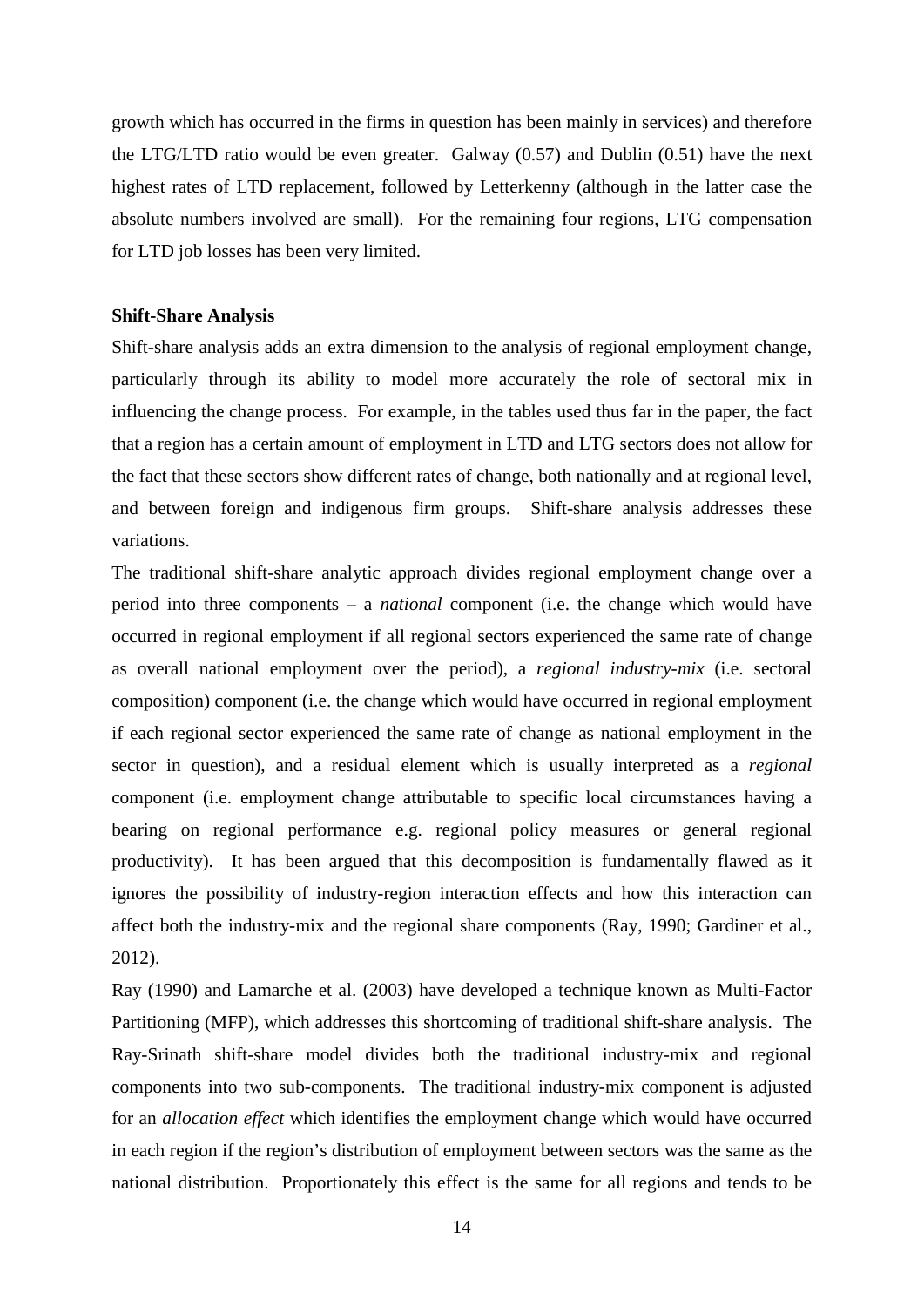small. Subtracting this from the traditional industry-mix component gives what the Ray-Srinath model terms the "pure" industry-mix effect. The traditional regional component is broken down into a "pure" regional effect which impacts (either positively or negatively) equally on all sectors within a region and a *region-industry interaction effect* which impacts on individual sectors within a region. A positive "pure" regional effect may be referred to as a regional competitiveness effect although the meaning of competitiveness is problematic (Gardiner et al., 2012). The region-industry interaction effect captures the distinctive location advantages of a region for particular sectors which apply over and above the pure regional effect, as might be expected to be present, for example, in the case of specialised industrial clusters. The region-industry interaction effect is thus linked to the region as well.

Figures 2-4 decompose employment change in the 2006-2011 sub-period in, respectively, all, foreign and indigenous state-assisted firms by region into the five Ray-Srinath change components. This gives an overall picture of how the different effects contributed to the regions' reactions to the sharp recessionary conditions which obtained in this sub-period. Further insights into these patterns are obtained by inspecting the varying contributions made by the 19 sectoral groups (not shown in the table) to each regional configuration. The segments of the regional columns are presented as proportions of regional employment of the respective firm groups at the beginning of the sub-period. The use of proportions means that the national and allocation components are equal for all regions. Thus, interregional differences arise from the other three components. Tables 15-17 show the proportions applying to each column segment shown in the corresponding figures. In Figures 2-4, those segments appearing above the horizontal 0% line exert a positive effect on regional employment change and those below the line a negative effect. The balance between the two is shown in the last column of the accompanying tables.

All regions experienced overall employment decline over the sub-period, ranging from -1.8% (Cork) to -26.1% (Midlands). For all regions, the negative national component (-9.4%) in the shift-share tables was only partially offset by a positive allocation component of 3.1%. All regions except Dublin were negatively impacted by an unfavourable industry-mix component (denoted "Industry" in the tables and figures). This reflects the concentration of high-growth sectors in Dublin: in 2006 that region's combined share of the four long-term growth sectors (Software & Computer Services, Financial Services, Other Business Services and Medical Devices) came to 70.9% compared with its 42.7% share of total employment in state-assisted firms. For the other regions, the negative impact of the industry-mix component was quite variable, ranging from -3.0% (Tralee) to -11.5% (Midlands). The high negative industry-mix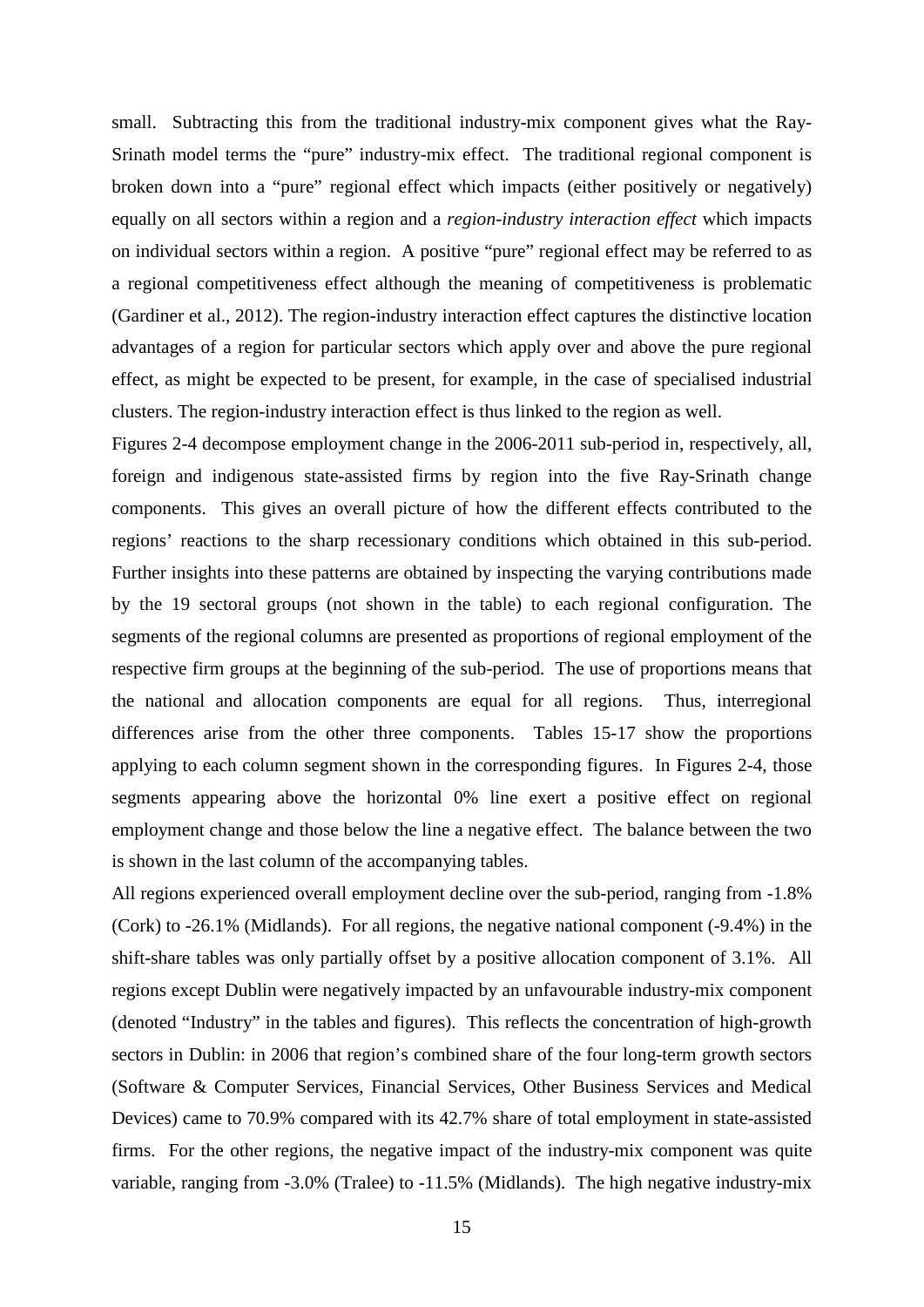effect for Midlands reflects the disproportionate concentration in this region of three sectors (Metals & Engineering, Timber Processing and Cement & Concrete Products) which in 2006 accounted for 31.7% of regional employment, almost three times the national average, and whose combined rate of decline in 2006-2011 (32.4%) was well over three times the national average. However, to the extent that all three of these sectors are strongly related to the construction sector, they were particularly impacted by the construction-driven recession and might be expected to rebound in a post-recession recovery.

The pure regional effect rate captures the range of region-specific factors that influence all industries in the region equally. This rate is positive in five of the regions and it has a particularly strong positive effect on employment in Cork and Galway adding 21.9% and 10.1% to the 2006 employment levels respectively. It was the main factor driving the relatively favourable employment performance of these two regions over the sub-period. By contrast, the pure regional effect rate has a negative impact in the Dublin, Tralee, Limerick and Sligo regions. A particularly strong negative pure regional share component is evident for Limerick where it took 15.3% of the 2006 employment level.

A further feature of Figure 2 is that all regions, with the exception of Limerick, were negatively impacted (although quite variably) by the region-industry interaction effect (denoted "Interaction" in the figure). This effect reflects the location advantages of a given region for each particular industry which apply over and above the pure regional effect. In the regions with a positive pure regional effect rate, this positive component is at least partly counterbalanced by a negative region-industry interaction component. Since both rates are linked to the region it is of interest to consider the combined effect. The combined pure regional/region-industry interaction effect is greatest in the Limerick region (-12.6%). It is positive in the Cork (9.2%), Galway (5.9%) and Waterford (1.6%) regions.

We now consider the role of ownership. Tables 16-17 and Figures 3-4 present the data for foreign and Irish firms separately. In seven of the ten regions, the industry-mix effect operates in the same direction for the foreign and Irish segments. Cork exhibits a negative industry-mix effect for foreign firms (-9.1%) while the effect for Irish firms is marginally positive (0.2%). Tralee is the only region with strongly contrasting industry-mix effect rates for foreign (-26.7%) and Irish (2.9%) segments. This is in line with the earlier conclusion that it is the sectoral mix, per se, more than the nationality mix which has the main impact on regional growth performance.

Foreign and indigenous firms exhibit strikingly contrasting regional effect rates. The strong positive pure regional effect for Cork, identified for all firms, is entirely linked to the foreign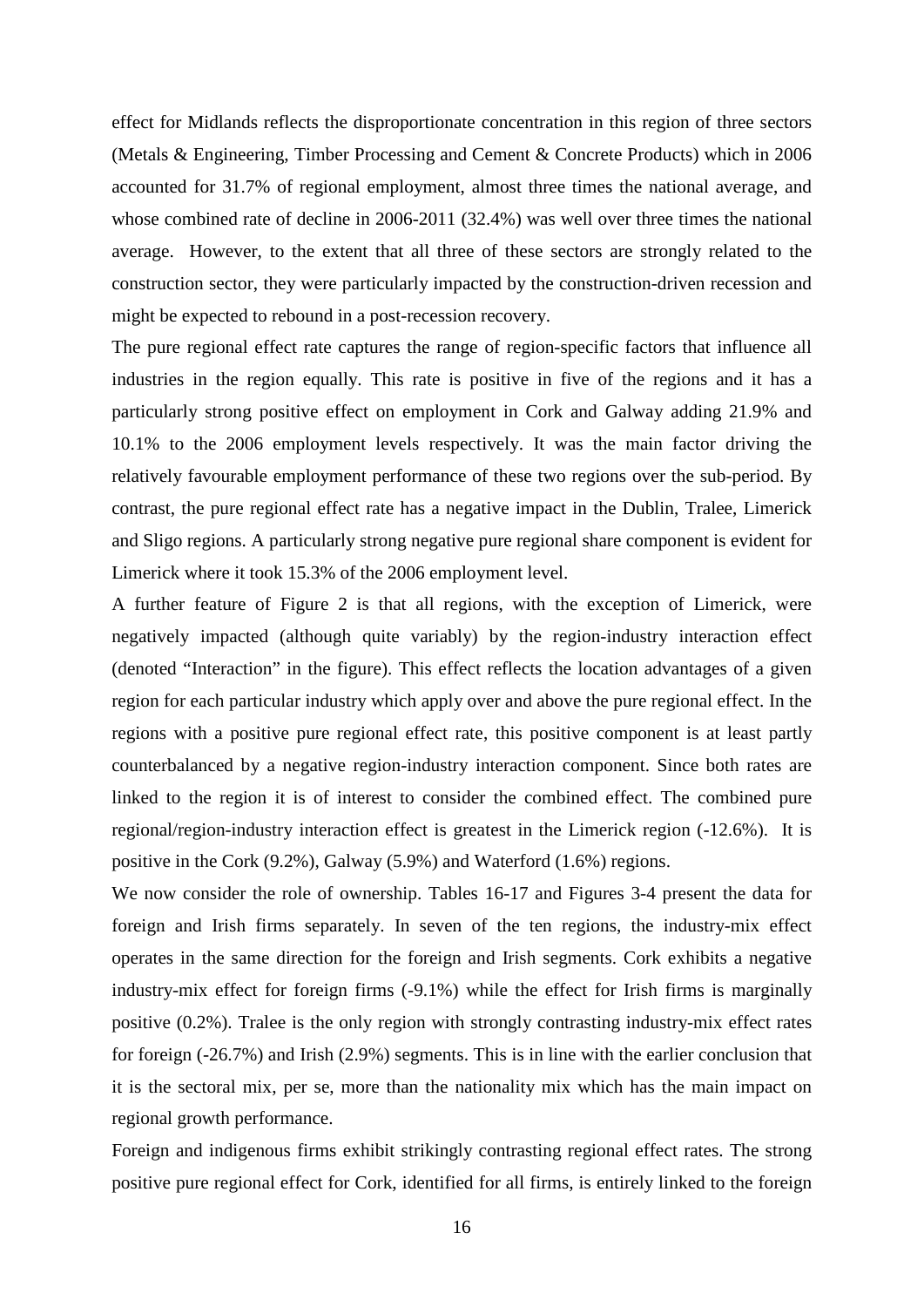segment. Cork exhibits a strongly positive pure regional effect for foreign firms (46.3%) while the pure regional effect for Irish firms is negative  $(-2.9\%)$ . Letterkenny exhibits similar results. By contrast, the positive pure regional effect rate for Waterford, identified in relation to all firms, is entirely linked to the indigenous segment (15.0%). Waterford exhibits a negative pure regional effect rate for foreign firms (-10.3%). Sligo, Dundalk and Tralee are further examples of how, within a given region, pure regional effect rates can exert contrasting influences in indigenous and foreign segments. One might therefore conclude that the nationality mix has an important effect on regional growth performance, but that its effect is not clearcut. Whereas the extant literature generally associates the foreign sector in Ireland with greater dynamism than the indigenous sector, the results suggest that the foreign sector can have a positive as well as a negative effect on regional growth performance.

# **Conclusions**

This paper has examined how Ireland's regions have been coping during the course of the current economic crisis. Regional variations in economic resilience in Ireland, as reflected in employment performance in state-assisted firms in the period 2006-2011, were the product of a complex set of interacting factors, including regional sectoral structure, nationality mix and regional competitiveness.

It has been shown how part of the differences in regional growth performance can be explained by intersectoral variations in employment performance in combination with regional variations in the mix of growing and declining sectors. The paper has provided some evidence of a link between employment performance and prior sectoral mix for the subperiod 2006-2011, with those regions with low proportions of long-term decline employment and a high proportion in long-term growth employment in 2006 experiencing low rates of employment decline and vice versa. In this context the paper introduces the BVEC resistance and BVEC resilience indices for regional employment performance, both of which are show to have greater predictive power than the resistance index proposed by Martin (2012).

In relation to the role of nationality mix, extant literature on Ireland generally associates the foreign sector with greater dynamism and technological sophistication than the indigenous sector. The paper presents some evidence of a positive link between the proportion of employment in foreign firms and regional employment performance. However, a substantial part of this link can be explained by sectoral mix (although the relation between nationality and sector is by no means clearcut). One might therefore conclude that it is sectoral mix, *per se*, more than the nationality mix which has the main impact on regional growth performance.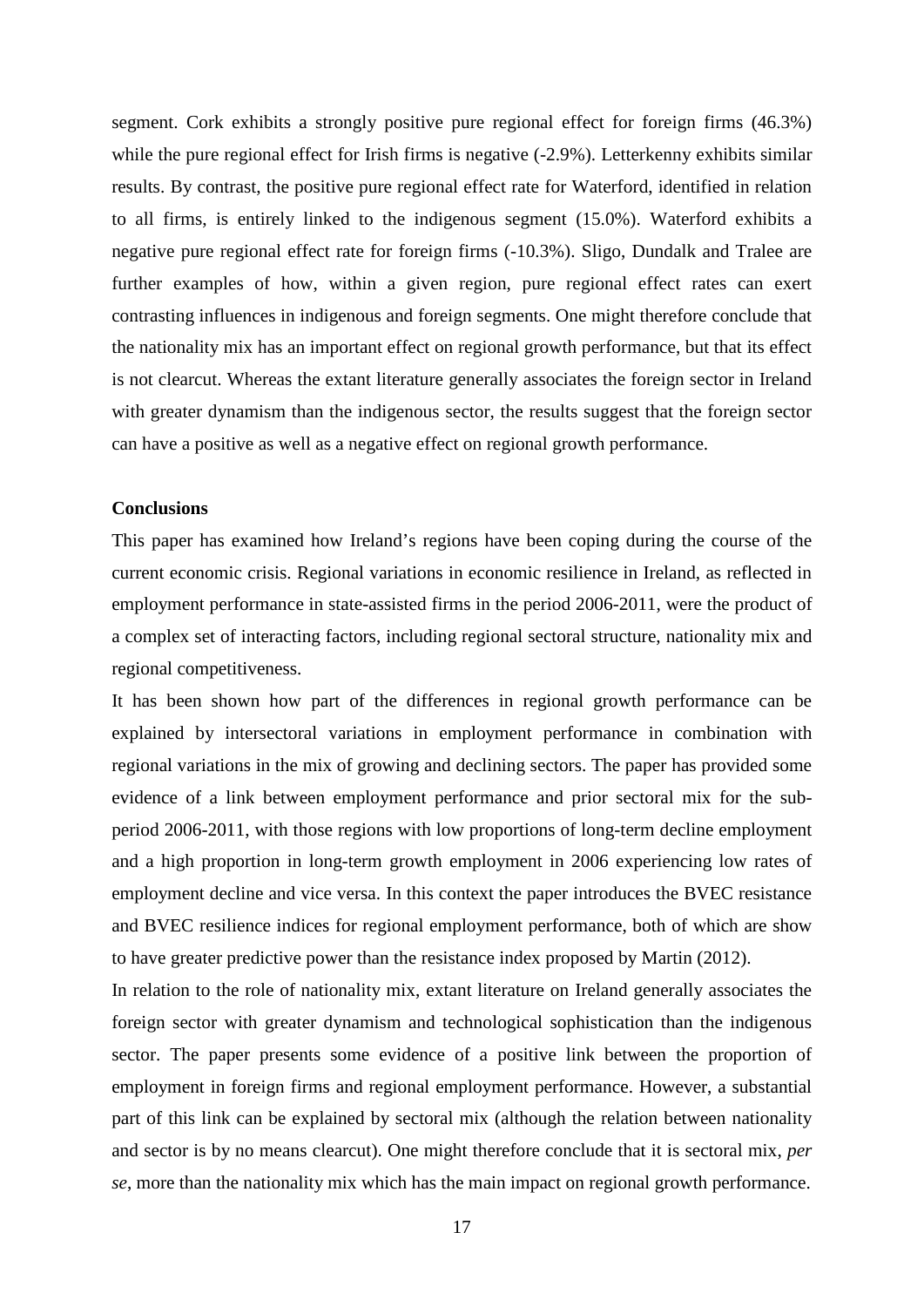The Ray-Srinath shift-share analysis adds an extra dimension to the analysis of regional employment performance. It more accurately identifies and quantifies the role of the industry mix and distinguishes between a "pure" regional effect and a region-industry interaction effect. The pure regional effect can be linked to regional competitiveness. The findings of the shift-share analysis support the preceding analysis. Industry mix was shown to be an important part of the explanation of regional employment performance. However, in some regions a substantial part of the employment performance is due to the pure regional competitiveness effect. In some regions, notably Cork, Limerick and Galway, the competitiveness effect rate is greater than the industry mix effect rate.

The shift-share analysis for the individual nationality segments shows that the nationality mix has an important impact on regional growth performance. This impact is, however, not clearcut. Whereas the extant literature generally associates the foreign sector in Ireland with greater dynamism than the indigenous sector, the results suggest that the foreign sector can have a positive as well as a negative effect on regional growth performance.

## **References**

Gardiner, B. Martin, R. And Tyler, P. (2012), Spatially Unbalanced Growth in the British Economy, *CGER Working Paper* No. 1, Cambridge: Centre for Geographical Economic Research.

Hill, E. W., Wial, H., Wolman, H (2008) Exploring regional economic resilience. Working Paper 2008–04, Institute of Urban and Regional Development, Berkeley.

Lamarche, R., Srinath, K. and Ray, M. (2003), Correct Partitioning of Regional Growth Rates: Improvements in Shift-Share Theory, *Canadian Journal of Regional Science*, 26(1), 121-141.

Martin, R. (2012) Regional economic resilience, hysteresis and recessionary shocks, *Journal of Economic Geography* 12 (2012) pp. 1–32

Ray, M. (1990), Standardising Employment Growth Rates of Foreign Multinational and Domestic Firms in Canada: From Shift-Share to Multifactor Partitioning, *Working Paper* No. 62. Geneva: International Labour Organisation, International Labour Office.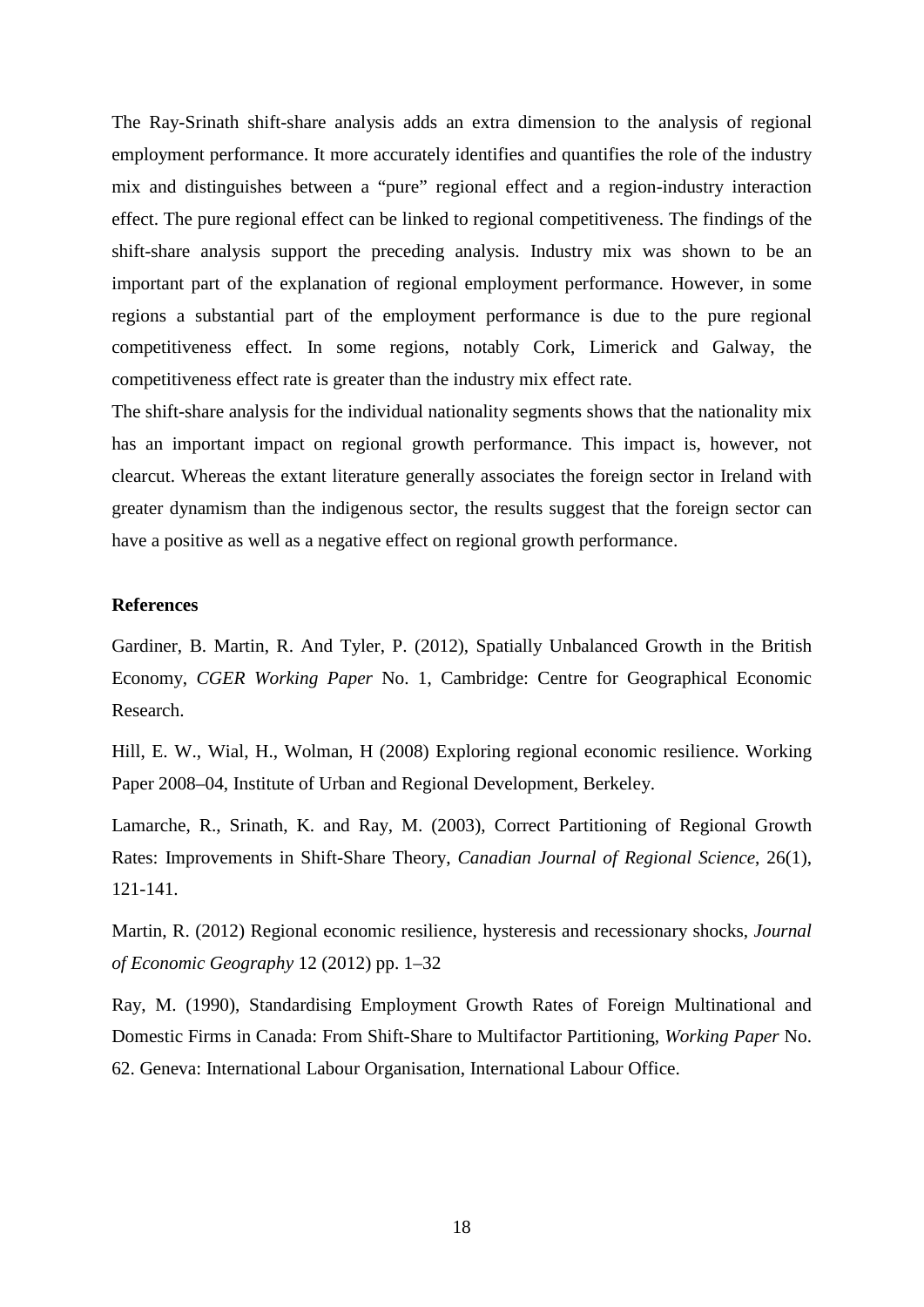# **FIGURES** Figure 1: Regional fields



Figure 2: Shift-share analysis components 2006-2011: All firms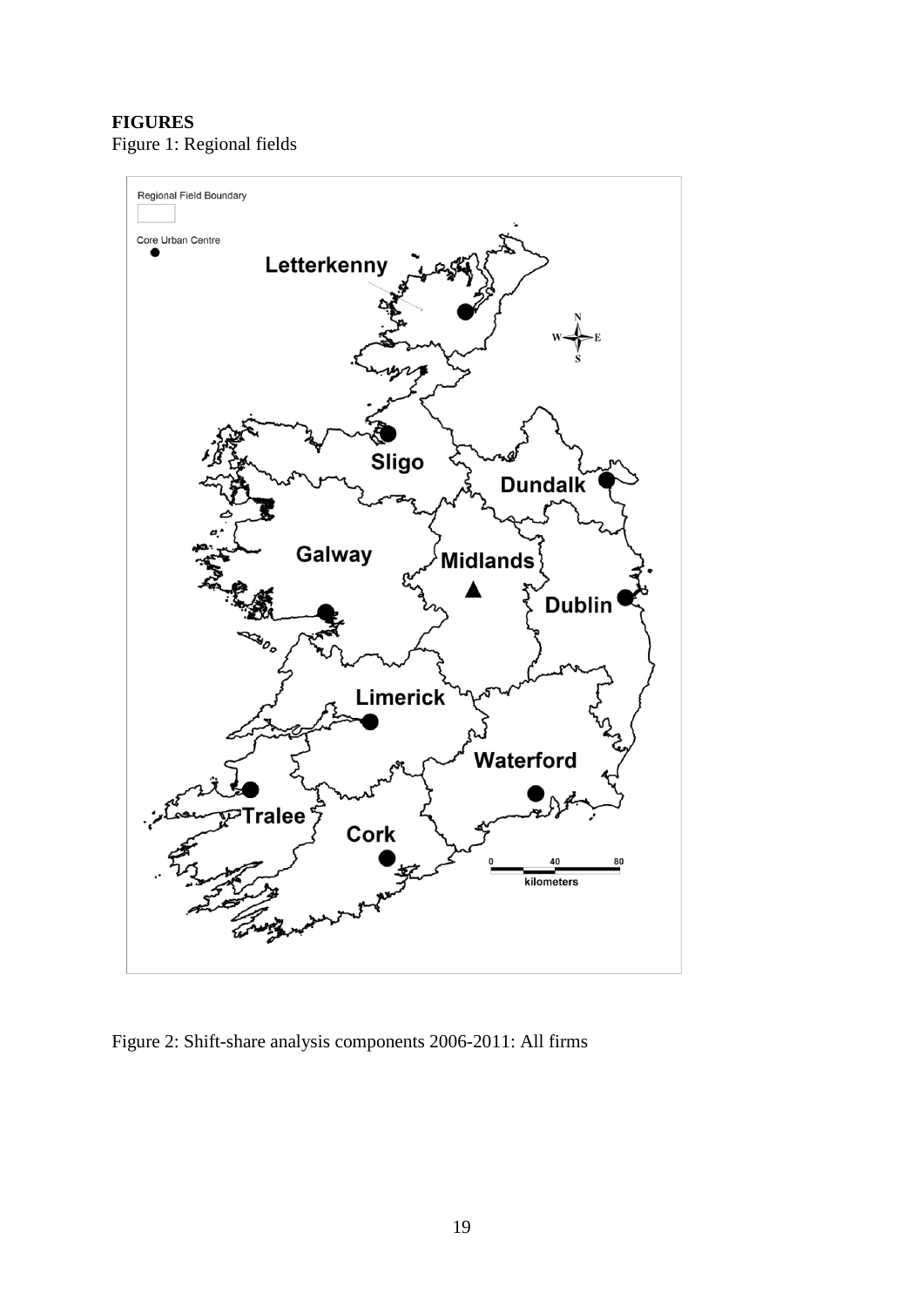

Source: calculations based on Forfás employment survey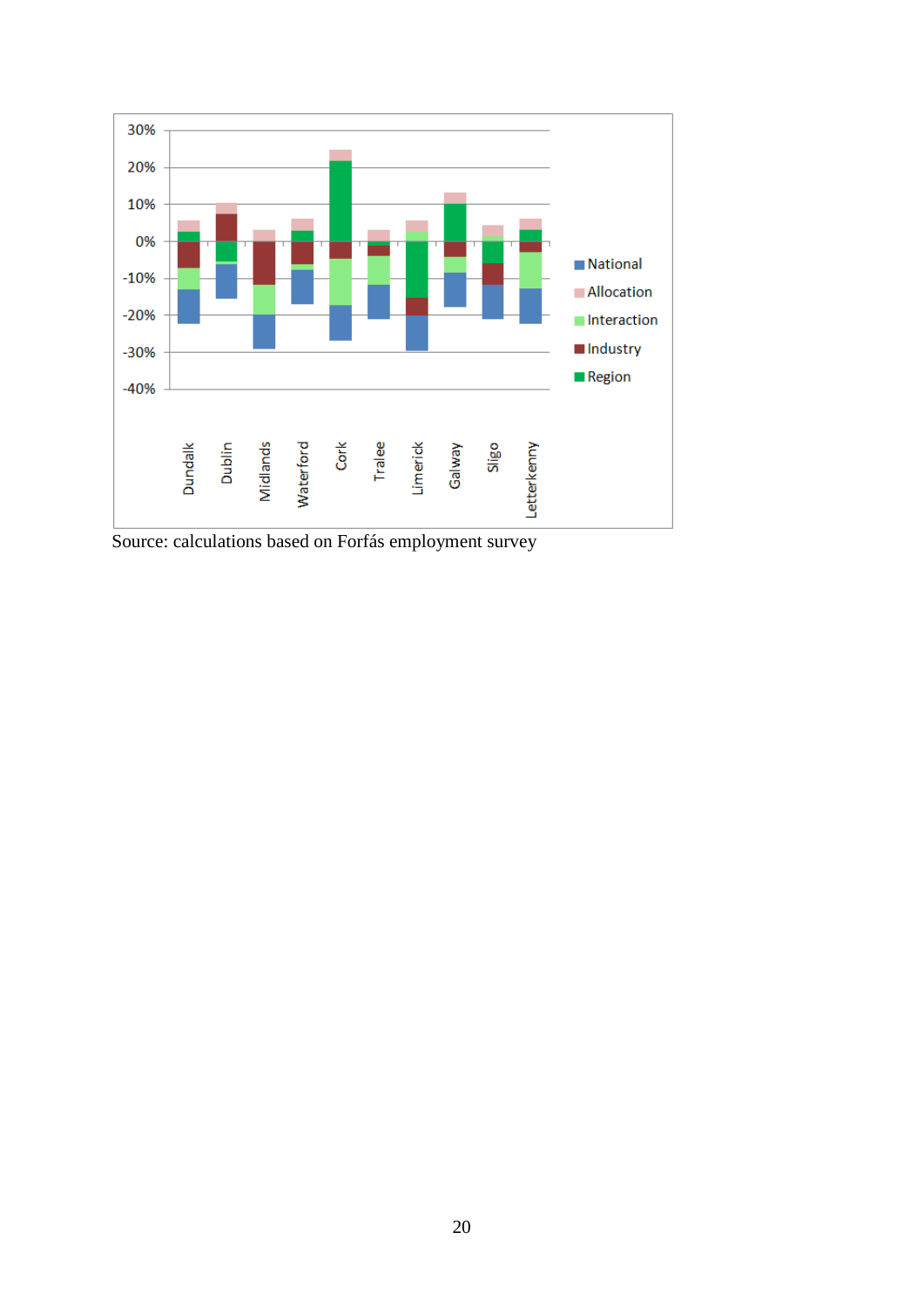

Figure 3: Shift-share analysis components 2006-2011: Foreign firms

Source: calculations based on Forfás employment survey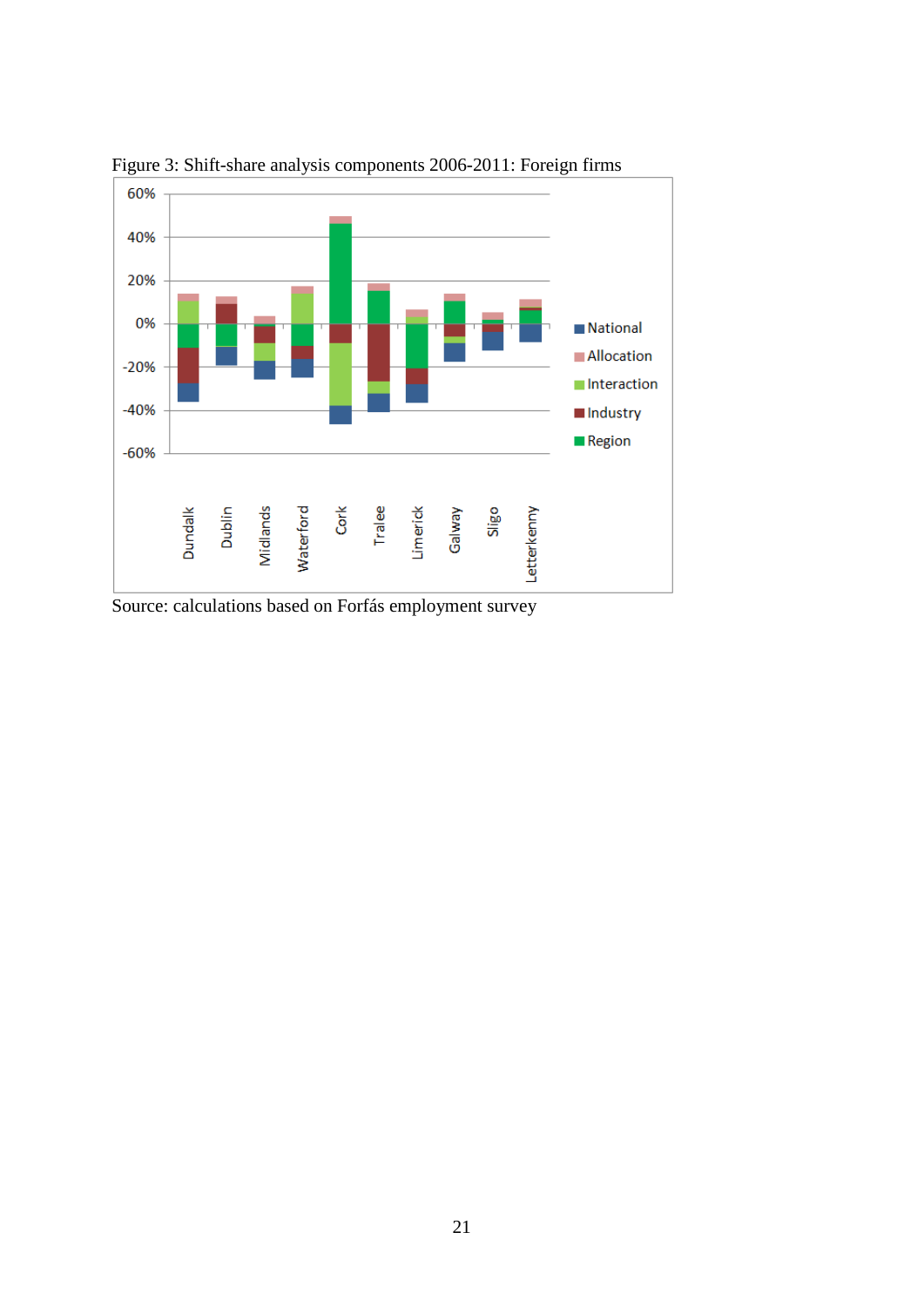

Figure 4: Shift-share analysis components 2006-2011: Irish firms

Source: calculations based on Forfás employment survey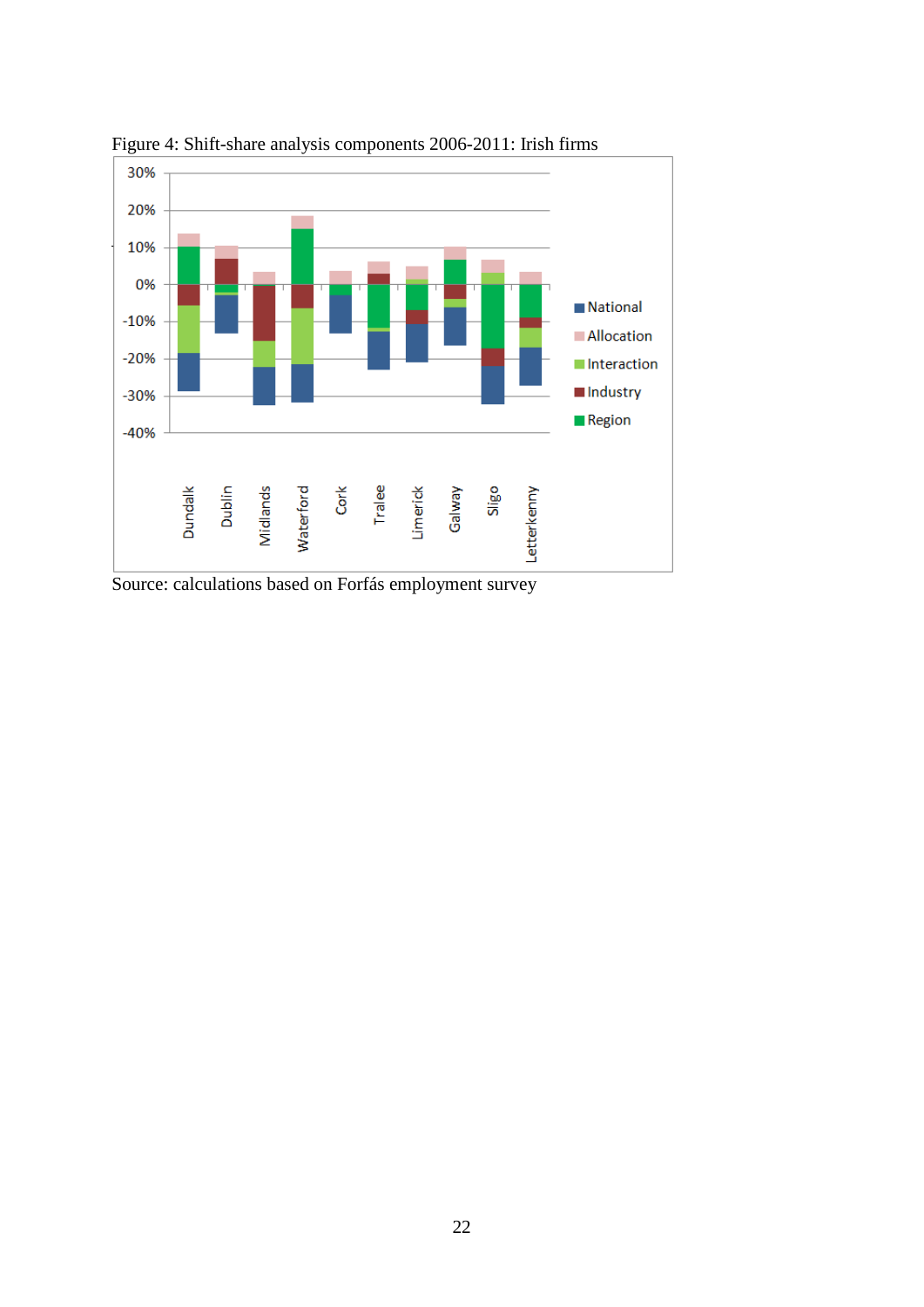|             | Regional   | <b>Regional Centre</b> |
|-------------|------------|------------------------|
| Region      | Population | Population             |
| Cork        | 476,057    | 190,384                |
| Dublin      | 1,640,270  | 1,045,769              |
| Dundalk     | 281,005    | 35,085                 |
| Galway      | 353,793    | 72,729                 |
| Letterkenny | 119,721    | 17,586                 |
| Limerick    | 382,774    | 90,757                 |
| Midlands    | 257,328    | <b>NA</b>              |
| Sligo       | 162,438    | 19,402                 |
| Tralee      | 147,325    | 22,744                 |
| Waterford   | 419,137    | 49,213                 |

**TABLES Table 1: Regional population data (2006)**

Source: Central Statistics Office

Table 2: Aggregate employment change in assisted firms

|                                              |         |         | % Ch    |         | % Ch    |
|----------------------------------------------|---------|---------|---------|---------|---------|
|                                              | 2001    | 2006    | $01-06$ | 2011    | $06-11$ |
| Total Employment in<br><b>Assisted Firms</b> | 335,435 | 340,839 | 1.6     | 308,753 | $-9.4$  |
| % National Employment                        | 19.5    | 16.9    |         | 16.3    |         |
| Irish firm employment                        | 159,481 | 165,438 | 3.7     | 148,409 | $-10.3$ |
| Foreign firm employment                      | 175,954 | 175,401 | $-0.3$  | 160,344 | $-8.6$  |
| Foreign %                                    | 52.5    | 51.5    |         | 51.9    |         |

Source: calculations based on Forfás employment survey

|  | Table 3: Employment change by broad sector |  |  |
|--|--------------------------------------------|--|--|
|  |                                            |  |  |

|                                    | 2001    | 2006    | $%$ Ch<br>01-06 | 2011    | $%$ Ch<br>$06-11$ |
|------------------------------------|---------|---------|-----------------|---------|-------------------|
|                                    |         |         |                 |         |                   |
| <b>Manufacturing Employment</b>    | 244,091 | 227,390 | $-6.8$          | 185,356 | $-18.5$           |
| Mfg Share of Total Empl (%)        | 72.8    | 66.7    |                 | 64.2    |                   |
| Foreign share of Mfg Empl (%)      | 49.5    | 48.0    |                 | 48.7    |                   |
| Services Employment                | 91,344  | 113,449 | 24.2            | 123,397 | 8.8               |
| Services Share of Total Empl (%)   | 27.2    | 33.3    |                 | 35.8    |                   |
| Foreign Share of Services Empl (%) | 60.3    | 58.4    |                 | 56.8    |                   |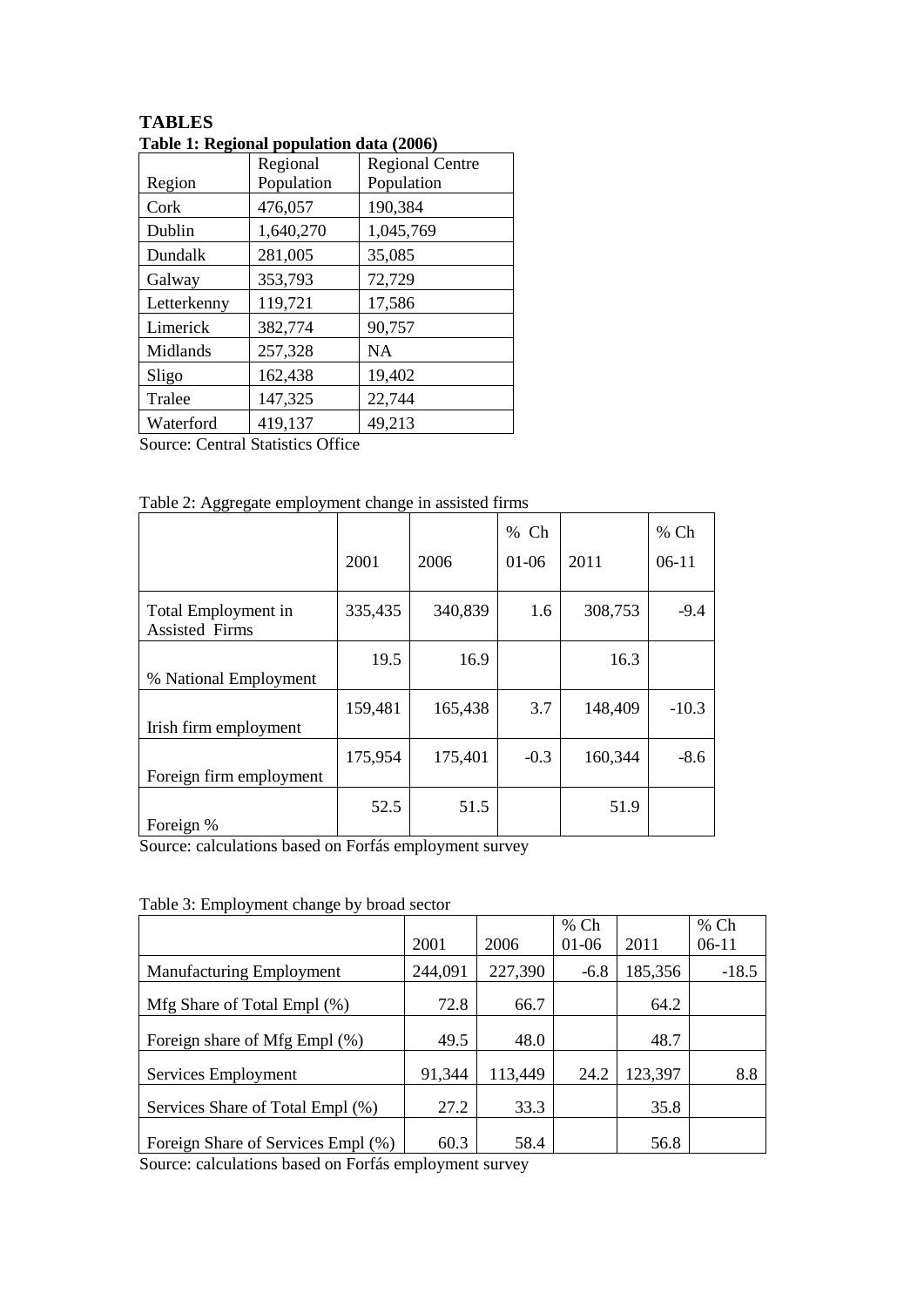| raone is $\epsilon$ in programme in sectors in roll, term accurity ( $\epsilon$ 11D) |         |         |         | $%$ Ch  | $%$ Ch  | % Ch      |
|--------------------------------------------------------------------------------------|---------|---------|---------|---------|---------|-----------|
|                                                                                      |         |         |         |         |         |           |
| Sector                                                                               | 2001    | 2006    | 2011    | $01-06$ | $06-11$ | $01 - 11$ |
| Textiles, Clothing, Leather                                                          | 12,206  | 5,580   | 3,739   | $-54.3$ | $-33.0$ | $-69.4$   |
| Furniture                                                                            | 5,666   | 5,161   | 2,858   | $-8.9$  | $-44.6$ | $-49.6$   |
| Printing/Reproduction of                                                             |         |         |         |         |         |           |
| Recorded Media                                                                       | 5,938   | 4,405   | 3,083   | $-25.8$ | $-30.0$ | $-48.1$   |
| Cement & Concrete Products                                                           | 5,808   | 5,719   | 3,212   | $-1.5$  | $-43.8$ | $-44.7$   |
| <b>Other Manufacturing</b>                                                           | 20,446  | 16,670  | 11,312  | $-18.5$ | $-32.1$ | $-44.7$   |
| <b>Electrical Engineering</b>                                                        | 9,106   | 6,824   | 5,063   | $-25.1$ | $-25.8$ | $-44.4$   |
| <b>Electronic Products</b>                                                           | 30,950  | 25,654  | 18,572  | $-17.1$ | $-27.6$ | $-40.0$   |
| Metals & Engineering                                                                 | 36,421  | 33,898  | 24,589  | $-6.9$  | $-27.5$ | $-32.5$   |
| Plastic & Rubber Products                                                            | 10,148  | 8,753   | 6,905   | $-13.7$ | $-21.1$ | $-32.0$   |
| Dairy Processing                                                                     | 10,076  | 8,623   | 7,963   | $-14.4$ | $-7.7$  | $-21.0$   |
| Other Food & Beverages                                                               | 31,972  | 29,788  | 27,060  | $-6.8$  | $-9.2$  | $-15.4$   |
| Total                                                                                | 178,737 | 151,075 | 114,356 | $-15.5$ | $-24.3$ | $-36.0$   |
| LTD share of total employment                                                        | 53.3    | 44.3    | 37.0    |         |         |           |

Table 4: Employment in sectors in long-term decline (LTD)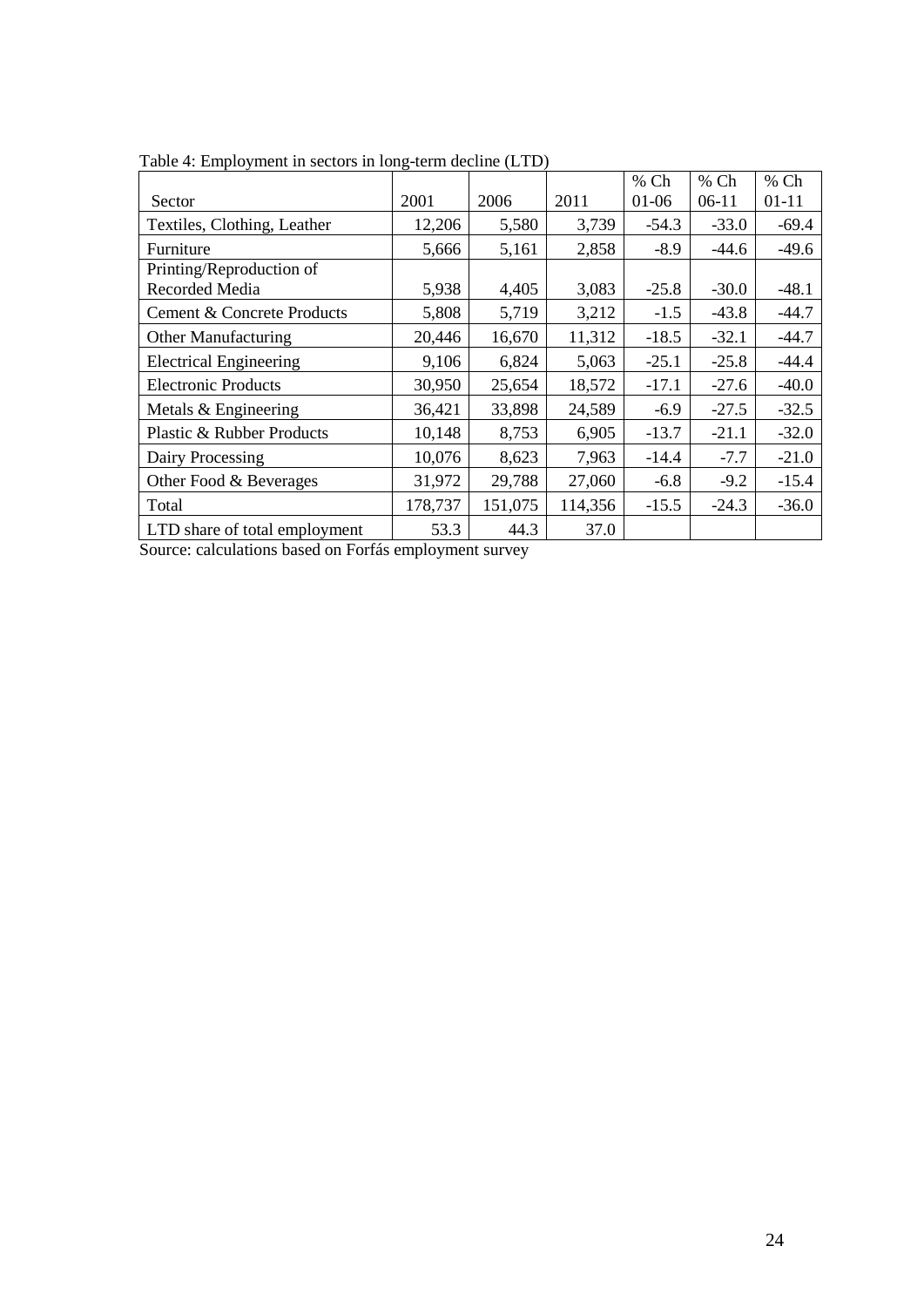|                                |        |        |         | $%$ Ch  | $%$ Ch  | $%$ Ch    |
|--------------------------------|--------|--------|---------|---------|---------|-----------|
| Sector                         | 2001   | 2006   | 2011    | $01-06$ | $06-11$ | $01 - 11$ |
| <b>Financial Services</b>      | 9,326  | 18,794 | 24,090  | 101.5   | 28.2    | 158.3     |
| <b>Other Business Services</b> | 6,159  | 12,587 | 13,957  | 104.4   | 10.9    | 126.6     |
| <b>Medical Devices</b>         | 20,694 | 26,128 | 27,884  | 26.3    | 6.7     | 34.7      |
| Software & Computer Services   | 61,148 | 65,000 | 68,458  | 6.3     | 5.3     | 12.0      |
| Total                          | 97,327 | 122509 | 134,389 | 25.9    | 9.7     | 38.1      |
| LTG share of total employment  | 29.0   | 35.9   | 43.5    |         |         |           |

Table 5: Employment in long-term growth sectors (LTG)

Table 6: Employment in "recession-sensitive" sectors (RS)

|                              |        |        |        | % Ch    | $%$ Ch  | % Ch      |
|------------------------------|--------|--------|--------|---------|---------|-----------|
| Sector                       | 2001   | 2006   | 2011   | $01-06$ | $06-11$ | $01 - 11$ |
| <b>Other Services</b>        | 14,711 | 17,068 | 16,892 | 16.0    | $-1.0$  | 14.8      |
| <b>Meat Processing</b>       | 13,482 | 15,650 | 14,727 | 16.1    | $-5.9$  | 9.2       |
| Pharmachems                  | 24,344 | 26,858 | 24,209 | 10.3    | $-9.9$  | $-0.6$    |
| <b>Timber Processing</b>     | 6,834  | 7,679  | 4,180  | 12.4    | $-45.6$ | $-38.8$   |
| Total                        | 59,371 | 67,255 | 60,008 | 13.3    | $-10.8$ | 1.1       |
| RS share of total employment | 17.7   | 19.7   | 19.4   |         |         |           |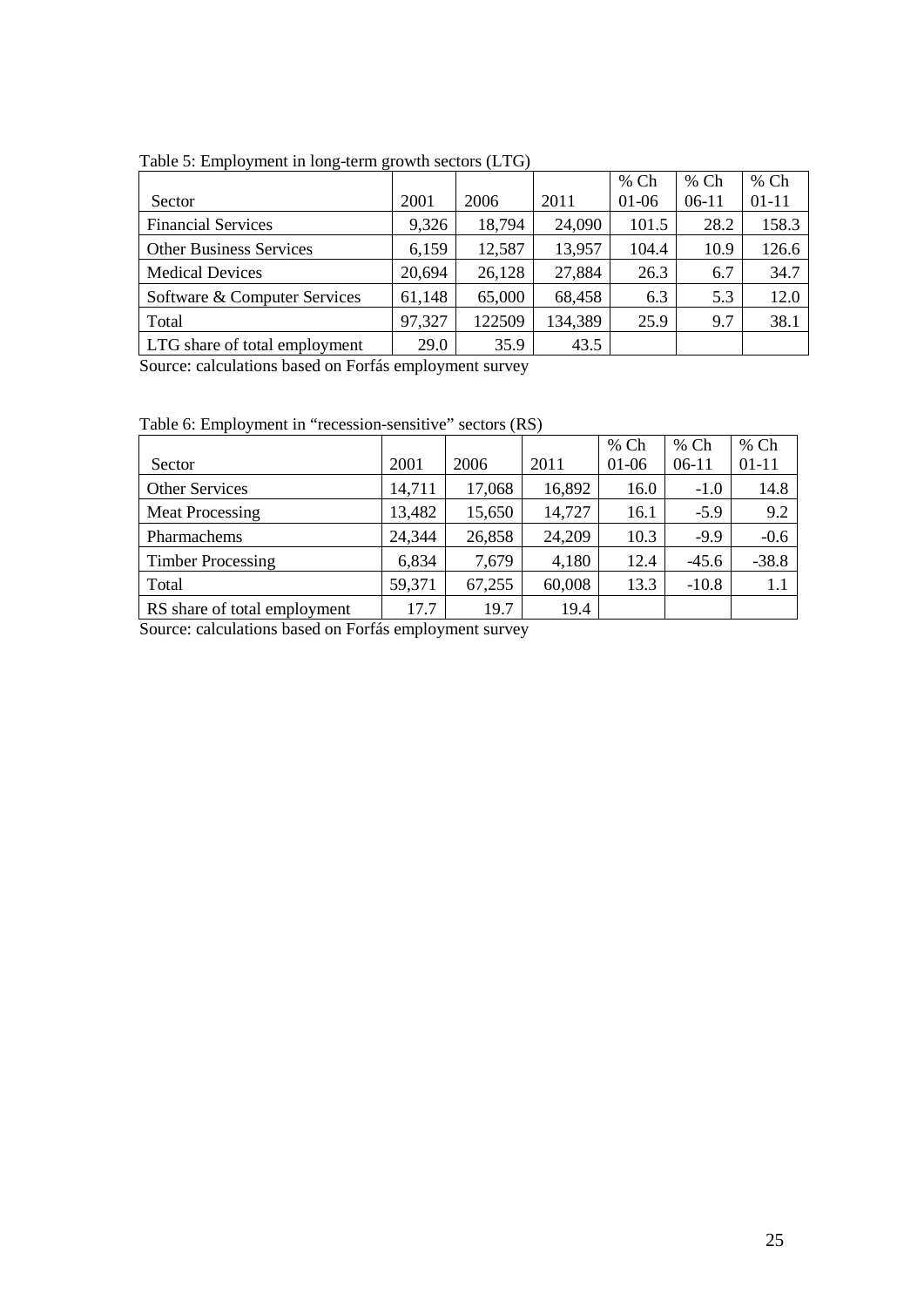| Region      | 2001   | 2006   | 2011   | % Ch<br>$01-06$ | % Ch<br>$06-11$ | $%$ Ch<br>$01-11$ |
|-------------|--------|--------|--------|-----------------|-----------------|-------------------|
| Midlands    | 15,320 | 15,154 | 11,204 | $-1.1$          | $-26.1$         | $-26.9$           |
| Tralee      | 9,207  | 8,028  | 6,578  | $-12.8$         | $-18.1$         | $-28.6$           |
| Sligo       | 12,282 | 11,279 | 9,408  | $-8.2$          | $-16.6$         | $-23.4$           |
| Letterkenny | 7,133  | 6,321  | 5,317  | $-11.4$         | $-15.9$         | $-25.5$           |
| Total       | 43,942 | 40,782 | 32,507 | $-7.2$          | $-20.3$         | $-26.0$           |

Table 7: Employment in regions in long-term decline (LTD)

Table 8: Employment in "recession-sensitive" regions (RS)

|           |         |         |         | $%$ Ch  | $%$ Ch  | $%$ Ch  |
|-----------|---------|---------|---------|---------|---------|---------|
| Region    | 2001    | 2006    | 2011    | $01-06$ | $06-11$ | $01-11$ |
| Dundalk   | 15,144  | 16,265  | 13,553  | 7.4     | $-16.7$ | $-10.5$ |
| Dublin    | 144,601 | 145,615 | 138,337 | 0.7     | $-5.0$  | $-4.3$  |
| Waterford | 31,289  | 33,107  | 29,498  | 5.8     | $-10.9$ | $-5.7$  |
| Cork      | 39,642  | 43,116  | 42,342  | 8.8     | $-1.8$  | 6.8     |
| Limerick  | 34,141  | 34,242  | 26,082  | 0.3     | $-23.8$ | $-23.6$ |
| Galway    | 26,676  | 27,712  | 26,434  | 3.9     | $-4.6$  | $-0.9$  |
| Total     | 291,493 | 300,057 | 276,246 | 2.9     | $-7.9$  | $-5.2$  |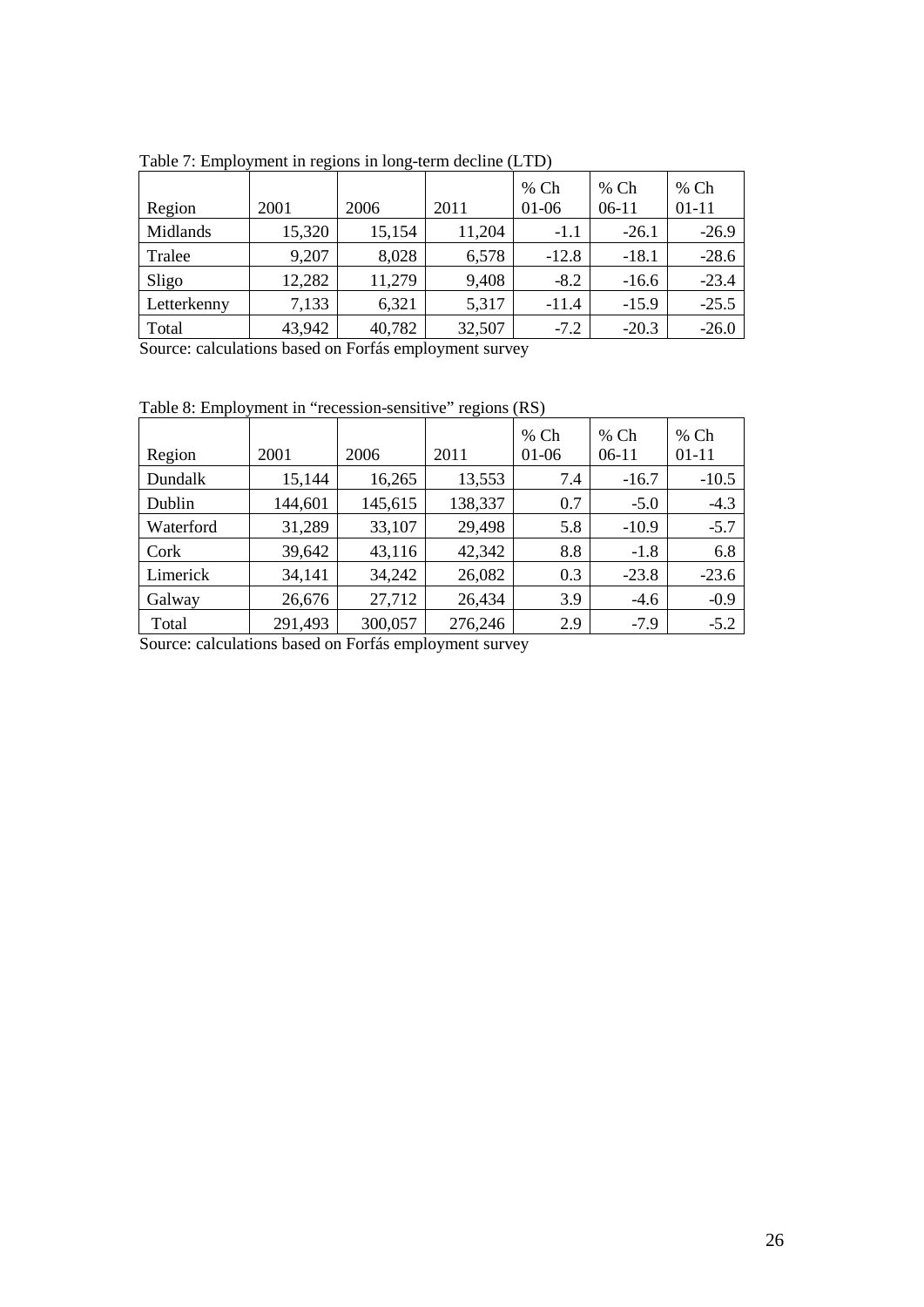|             | % Empl by growth category 2001 |            |           |         |
|-------------|--------------------------------|------------|-----------|---------|
|             |                                |            |           | $%$ Ch  |
| Region      | <b>LTD</b>                     | <b>LTG</b> | <b>RS</b> | 01-06   |
| Cork        | 56.9                           | 19.0       | 24.2      | 8.8     |
| Dublin      | 44.9                           | 41.7       | 13.4      | 0.7     |
| Dundalk     | 75.0                           | 4.2        | 20.8      | 7.4     |
| Galway      | 45.0                           | 35.1       | 19.9      | 3.9     |
| Letterkenny | 69.0                           | 16.5       | 14.4      | $-11.4$ |
| Limerick    | 64.7                           | 19.5       | 15.9      | 0.3     |
| Midlands    | 58.6                           | 15.3       | 26.1      | $-1.1$  |
| Sligo       | 60.4                           | 24.6       | 15.0      | $-8.2$  |
| Tralee      | 60.2                           | 14.7       | 25.1      | $-12.8$ |
| Waterford   | 60.5                           | 15.9       | 23.5      | 5.8     |
| National    | 53.3                           | 29.0       | 17.7      | 1.6     |

Table 9: Growth category distribution and employment change 2001-2006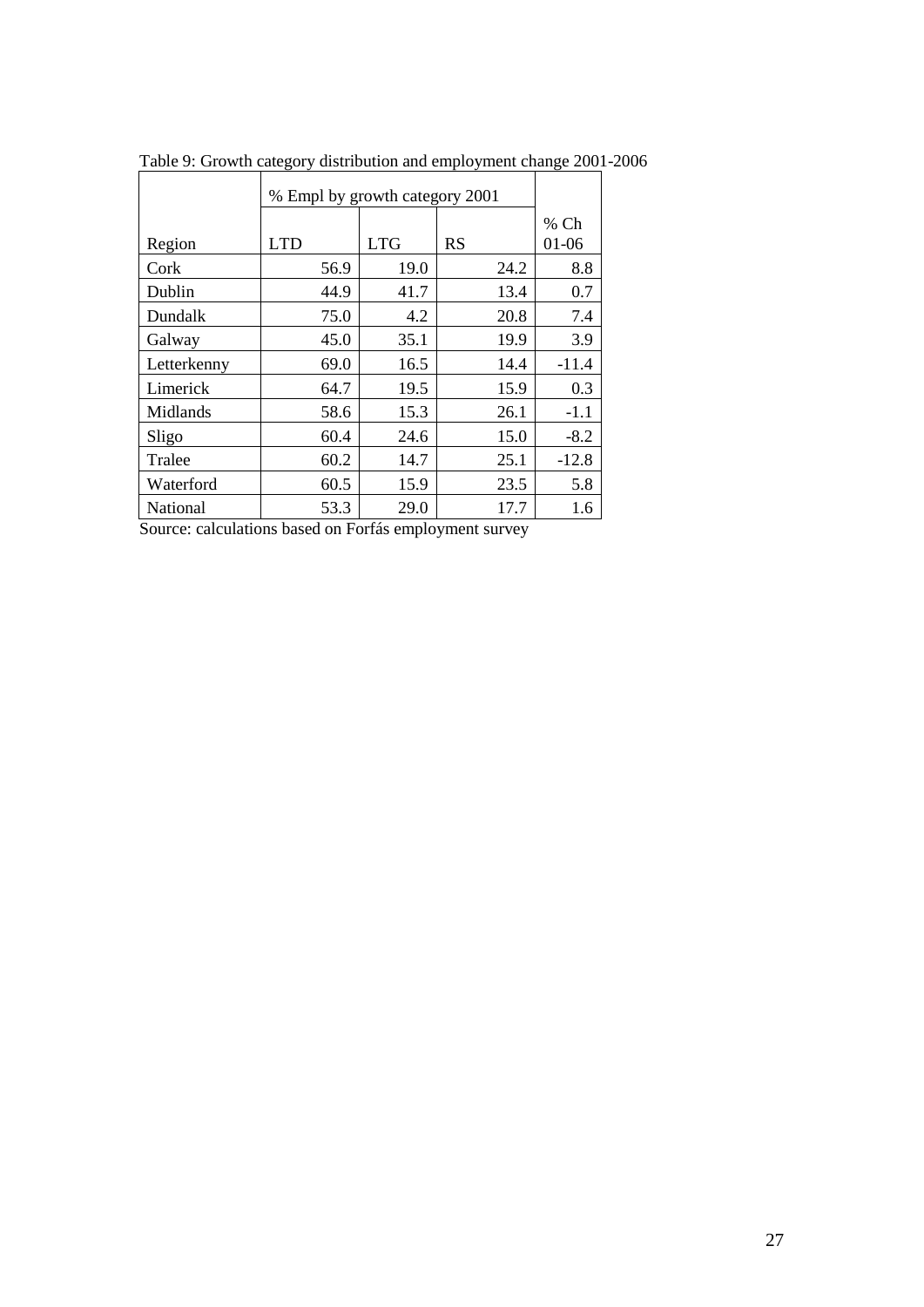| racio To. Stowan ealegory abditionion and employment enange 2000 2011 | % Empl by growth<br>category 2006 |            |           |                   | Martin              | <b>BVEC</b>         | <b>BVEC</b>         |
|-----------------------------------------------------------------------|-----------------------------------|------------|-----------|-------------------|---------------------|---------------------|---------------------|
| Region                                                                | <b>LTD</b>                        | <b>LTG</b> | <b>RS</b> | $%$ Ch<br>$06-11$ | Resistance<br>Index | Resistance<br>Index | Resilience<br>Index |
| Cork                                                                  | 49.8                              | 27.5       | 22.8      | $-1.8$            | 0.23                | 0.55                | 1.01                |
| Dublin                                                                | 36.0                              | 47.4       | 16.7      | $-5.0$            | 0.63                | 1.32                | 1.78                |
| Dundalk                                                               | 61.7                              | 14.0       | 24.3      | $-16.7$           | 2.11                | 0.23                | 0.62                |
| Galway                                                                | 35.6                              | 44.7       | 19.8      | $-4.6$            | 0.58                | 1.26                | 1.81                |
| Letterkenny                                                           | 51.8                              | 25.8       | 22.4      | $-15.9$           | 2.01                | 0.50                | 0.93                |
| Limerick                                                              | 56.7                              | 28.5       | 14.7      | $-23.8$           | 3.01                | 0.50                | 0.76                |
| Midlands                                                              | 55.8                              | 20.3       | 23.9      | $-26.1$           | 3.30                | 0.36                | 0.79                |
| Sligo                                                                 | 49.8                              | 32.1       | 18.1      | $-16.6$           | 2.10                | 0.64                | 1.01                |
| Tralee                                                                | 49.7                              | 18.2       | 32.2      | $-18.1$           | 2.29                | 0.37                | 1.01                |
| Waterford                                                             | 50.1                              | 22.6       | 27.3      | $-10.9$           | 1.38                | 0.45                | 1.00                |
| National                                                              | 44.3                              | 35.9       | 19.7      | $-7.9$            | 1.00                | 0.81                | 1.26                |

Table 10: Growth category distribution and employment change 2006-2011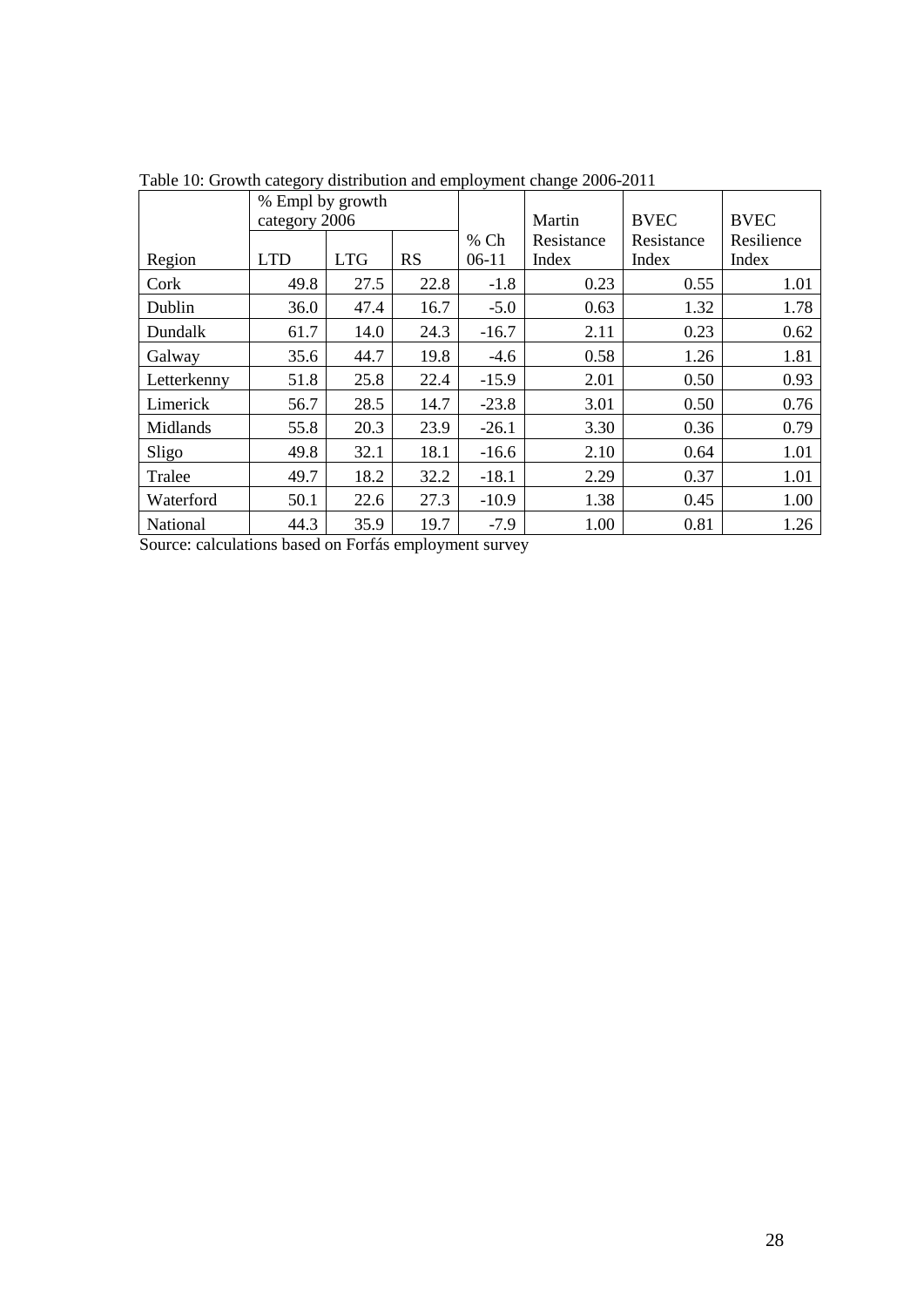| (* )        |                                |                                     |
|-------------|--------------------------------|-------------------------------------|
| Region      | Foreign firm %<br>of empl 2006 | <b>Total Empl</b><br>Ch % 06-<br>11 |
| Cork        | 59.6                           | $-1.8$                              |
| Limerick    | 58.4                           | $-23.8$                             |
| Galway      | 57.0                           | $-4.6$                              |
| Dublin      | 55.7                           | $-5.0$                              |
| Sligo       | 47.8                           | $-16.6$                             |
| Waterford   | 40.6                           | $-10.9$                             |
| Midlands    | 38.9                           | $-26.1$                             |
| Letterkenny | 29.0                           | $-15.9$                             |
| Dundalk     | 25.8                           | $-16.7$                             |
| Tralee      | 25.7                           | $-18.1$                             |
| Ireland     | 51.5                           | $-7.9$                              |

Table 11: Foreign firms' share of employment 2006 and total employment change 2006-2011 (%)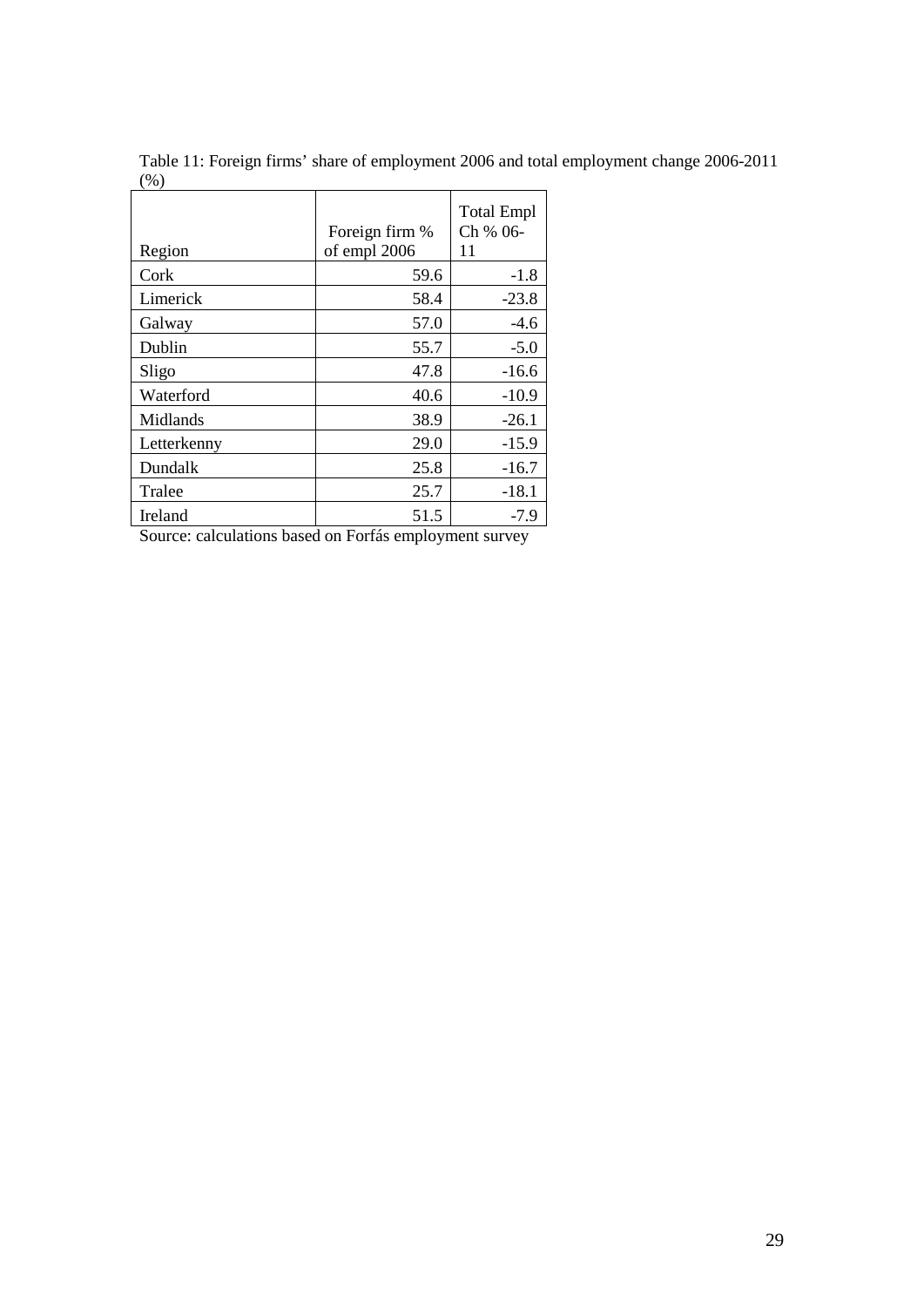| Sector                         | Growth<br>Category | Total<br>Empl<br>2006 | Foreign<br>$\%$ | Empl<br>Ch%<br>$06-11$ |
|--------------------------------|--------------------|-----------------------|-----------------|------------------------|
| Foreign-firm dominated         |                    |                       |                 |                        |
| <b>Medical Devices</b>         | <b>LTG</b>         | 26,128                | 89.5            | 6.7                    |
| Electronics                    | <b>LTD</b>         | 25,654                | 88.2            | $-27.6$                |
| Pharmachems                    | <b>RS</b>          | 26,858                | 86.6            | $-9.9$                 |
| Software etc.                  | <b>LTG</b>         | 65,000                | 79.1            | 5.3                    |
| <b>Financial Services</b>      | <b>LTG</b>         | 18,794                | 71.4            | 28.2                   |
| Irish-firm dominated           |                    |                       |                 |                        |
| Furniture                      | <b>LTD</b>         | 5,161                 | 97.0            | $-44.6$                |
| <b>Meat Processing</b>         | RS                 | 15650                 | 96.1            | $-5.9$                 |
| <b>Other Business Services</b> | <b>LTG</b>         | 12,587                | 95.6            | 10.9                   |
| Other services                 | RS                 | 17,068                | 94.7            | $-1.0$                 |
| Dairy Processing               | <b>LTD</b>         | 8623                  | 92.2            | $-7.7$                 |
| Cement etc                     | <b>LTD</b>         | 5719                  | 90.5            | $-43.8$                |
| Printing etc.                  | <b>LTD</b>         | 4,405                 | 89.9            | $-30.0$                |
| Timber                         | <b>RS</b>          | 7,679                 | 88.0            | $-45.6$                |
| Textiles etc                   | <b>LTD</b>         | 5580                  | 79.6            | $-33.0$                |

Table 12: Growth performance of sectors by foreign/Irish domination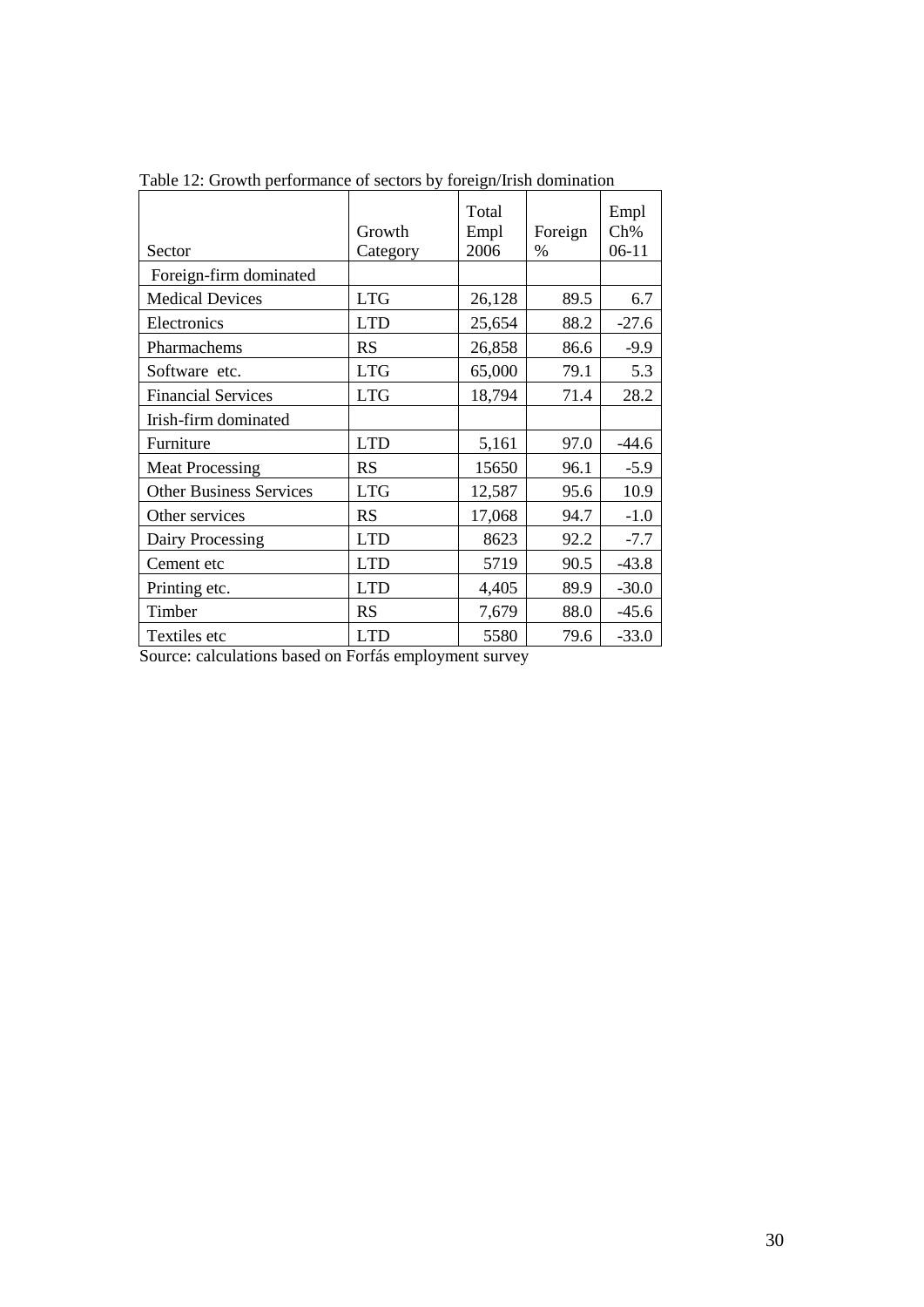|                               |            |        |         | Foreign | Irish   |
|-------------------------------|------------|--------|---------|---------|---------|
|                               |            | Total  |         | empl    | empl    |
|                               | Growth     | Empl   | Foreign | Ch%     | Ch %    |
| Sector                        | Category   | 2006   | %       | $06-11$ | $06-11$ |
| <b>Electrical Engineering</b> | LTD        | 6,824  | 52.4    | $-36.9$ | $-13.7$ |
| Plastics                      | <b>LTD</b> | 8,753  | 43.0    | $-17.7$ | $-23.7$ |
| Other Mfg                     | <b>LTD</b> | 16,670 | 40.2    | $-39.6$ | $-27.2$ |
| Other Food & Bev              | <b>LTD</b> | 29,788 | 35.8    | $-15.3$ | $-5.7$  |
| Metals & Engineering          | LTD        | 33,898 | 31.6    | $-30.6$ | $-26.0$ |

Table 13: Growth performance of intermediate sectors (see text)

|             | LTD%<br>06 | LTD%<br>11 | LTG %<br>06 | LTG %<br>11 | LTD Ch    | LTG Ch   | LTG %<br><b>LTD</b> |
|-------------|------------|------------|-------------|-------------|-----------|----------|---------------------|
|             |            |            |             |             |           |          |                     |
| Cork        | 49.8       | 42.9       | 27.5        | 36.8        | $-3,288$  | 3,718    | 1.13                |
| Dublin      | 36.0       | 28.9       | 47.4        | 54.4        | $-12,356$ | 6,265    | 0.51                |
| Dundalk     | 61.7       | 55.1       | 14.0        | 19.3        | $-2,558$  | 333      | 0.13                |
| Galway      | 35.6       | 27.2       | 44.7        | 52.6        | $-2,671$  | 1,533    | 0.57                |
| Letterkenny | 51.8       | 49.3       | 25.8        | 34.5        | $-654$    | 208      | 0.32                |
| Limerick    | 56.7       | 52.5       | 28.5        | 33.1        | $-5,724$  | $-1,137$ | <b>NA</b>           |
| Midlands    | 55.8       | 50.8       | 20.3        | 28.4        | $-2,769$  | 109      | 0.04                |
| Sligo       | 49.8       | 49.4       | 32.1        | 36.1        | $-969$    | $-224$   | <b>NA</b>           |
| Tralee      | 49.7       | 49.1       | 18.2        | 23.8        | $-754$    | 109      | 0.14                |
| Waterford   | 50.1       | 39.4       | 22.6        | 28.6        | $-4,976$  | 966      | 0.19                |
| Ireland     | 44.3       | 37.0       | 35.9        | 43.5        | $-36,719$ | 11,880   | 0.32                |

Table 14: Regional LTD/LTG replacement rates

Source: calculations based on Forfás employment survey

Table 15: Shift-share analysis components 2006-2011: All firms

| <b>RF</b> Name | Region    | Industry  | Interaction | Allocation | National | Total      |
|----------------|-----------|-----------|-------------|------------|----------|------------|
| Dundalk        | 2.63%     | $-7.21%$  | $-5.75%$    | 3.07%      | $-9.41%$ | $-16.67\%$ |
| Dublin         | $-5.40%$  | 7.48%     | $-0.73%$    | 3.07%      | $-9.41%$ | $-5.00\%$  |
| Midlands       | $-0.10%$  | $-11.53%$ | $-8.08\%$   | 3.07%      | $-9.41%$ | $-26.07%$  |
| Waterford      | 3.03%     | $-6.19%$  | $-1.39%$    | 3.07%      | $-9.41%$ | $-10.90%$  |
| Cork           | 21.88%    | $-4.68%$  | $-12.65%$   | 3.07%      | $-9.41%$ | $-1.80%$   |
| Tralee         | $-1.04%$  | $-2.95%$  | $-7.73%$    | 3.07%      | $-9.41%$ | $-18.06%$  |
| Limerick       | $-15.27%$ | -4.86%    | 2.64%       | 3.07%      | $-9.41%$ | $-23.83%$  |
| Galway         | 10.11%    | $-4.16%$  | $-4.22%$    | 3.07%      | $-9.41%$ | $-4.61%$   |
| Sligo          | $-6.00\%$ | $-5.67\%$ | 1.33%       | 3.07%      | $-9.41%$ | $-16.59%$  |
| Letterkenny    | 3.09%     | $-2.96%$  | $-9.83%$    | 3.07%      | $-9.41%$ | $-15.88%$  |